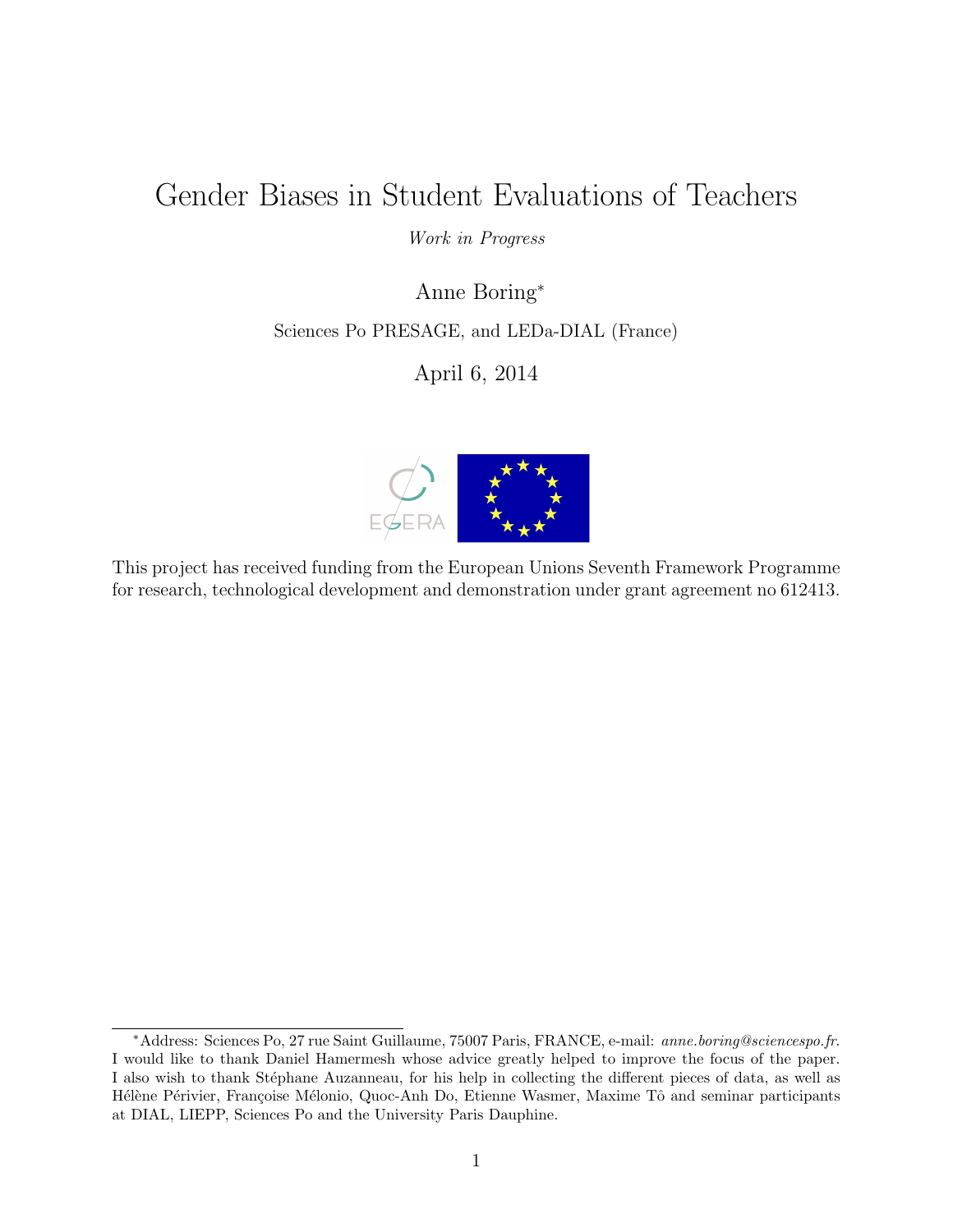## Gender Biases in Student Evaluations of Teachers

#### Abstract

This paper uses a unique database from a French university to show that student evaluations of teachers (SETs) suffer from gender biases. Male students in particular tend to give higher overall satisfaction scores to male teachers, rewarding them for their perceived higher quality in course delivery style. These gender biases create different incentives for male and female teachers to change behaviors in order to improve their SET scores. Male teachers can increase their SET scores by investing more effort in the characteristics that male students tend to value more. However, female teachers must invest more effort improving the teaching dimensions in which students tend to perceive a slight comparative advantage for women, i.e. course structure, organization and teaching material. Because students do not value these teaching dimensions as much in terms of their ratings of overall satisfaction for a course, male teachers tend to stay longer in position, as they respond better to male students' incentives. The results suggest that better teaching is not necessarily measured by SETs.

Keywords: Incentives; Measures of productivity; Discrimination; Student evaluations of teaching; Gender.

JEL Classification Numbers: A22, I23, J16.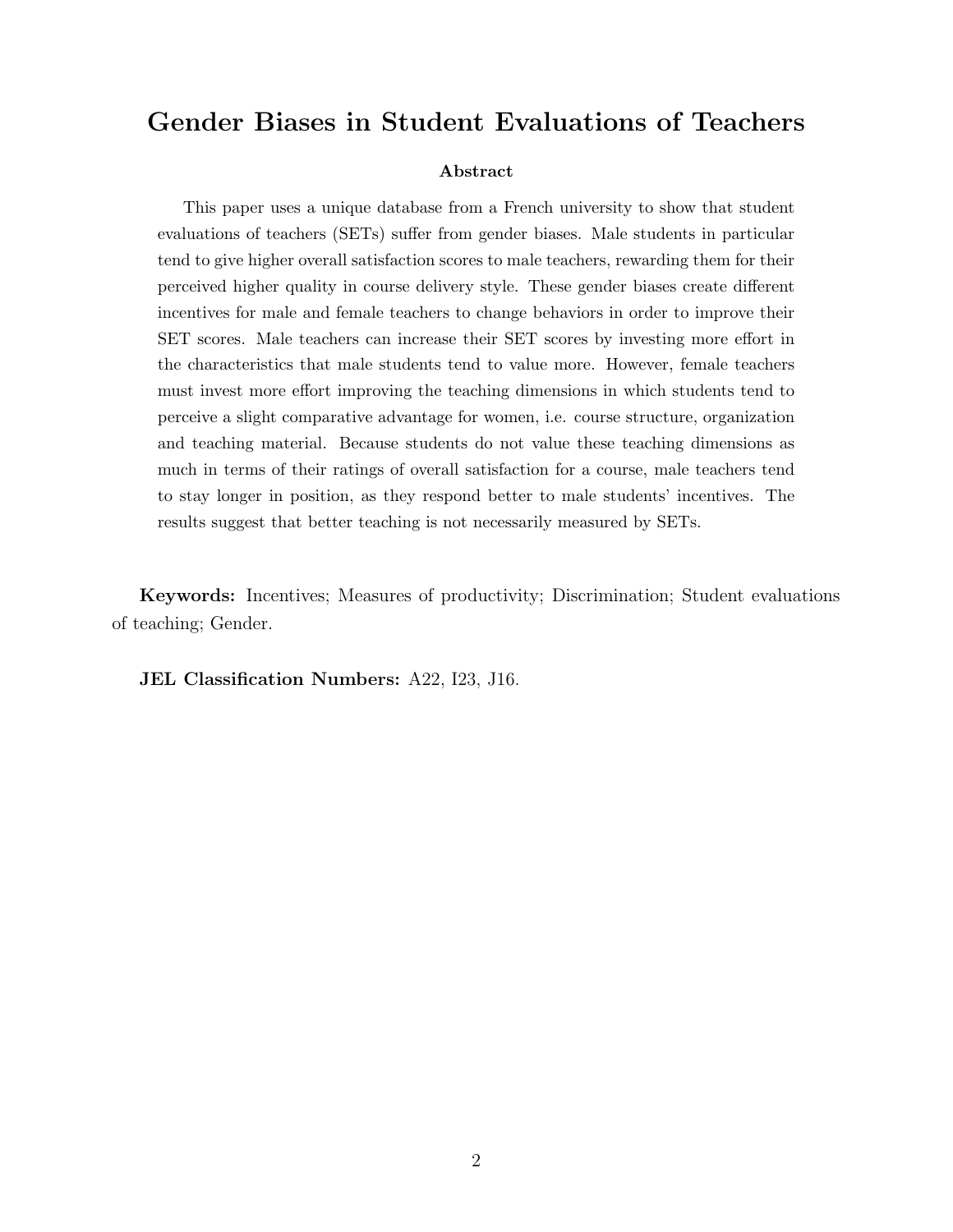## 1 Introduction

Universities often rely on student evaluations of teachers (SETs) to measure teacher productivity.<sup>1</sup> SET scores guide university departments' decisions to keep and promote lecturers, and are thus supposed to serve as an incentive to improve teaching. For SETs to be a valid measure of teacher productivity, universities must implicitly assume that students are objective evaluators. But there are good reasons to assume that students are in fact subjective evaluators of teacher productivity, since there exists some evidence that the criteria on which students judge their teachers are in part exogenous or unrelated to teachers' actual teaching qualities [e.g. De Witte and Rogge, 2011; McPherson, 2006]. If students are subjective evaluators applying stereotypes and expressing biases against some categories of teachers, the SET scores that these teachers receive are lower than their actual productivity.

In this paper, I study whether gender-based preferences and stereotypes influence the way students rate their teachers. This is an important issue, because if male and female students do rate teachers differently according to gender, then male and female teachers are likely to face different incentives to improve their SET scores (i.e. their measured productivity). This issue is especially important if students valuate more time-consuming dimensions of teaching for one gender, and less time-consuming dimensions of teaching for another gender. The teachers who need to invest effort in more time-consuming dimensions may thus have less time to invest in other tasks, such as research. Understanding gender biases in SET scores is essential to career management in academia.

Some evidence already suggests that male and female teachers may not face similar incentives to improve SET scores. A first example involves grading and feedback on student assignments. The economics literature has focused on the incentives for teachers to inflate students' grades in order to purchase higher SET scores (e.g. Ewing [2012], Isely and Singh

<sup>&</sup>lt;sup>1</sup>For instance, economics departments overwhelmingly and almost exclusively use SET scores to measure teaching effectiveness [Becker et al., 2012]. Alternative methods include peer evaluations, evaluations by trained observers, instructor self-evaluations, evaluations from past students, and measures of student performance such as test scores [Becker, 2000; Becker et al., 2012].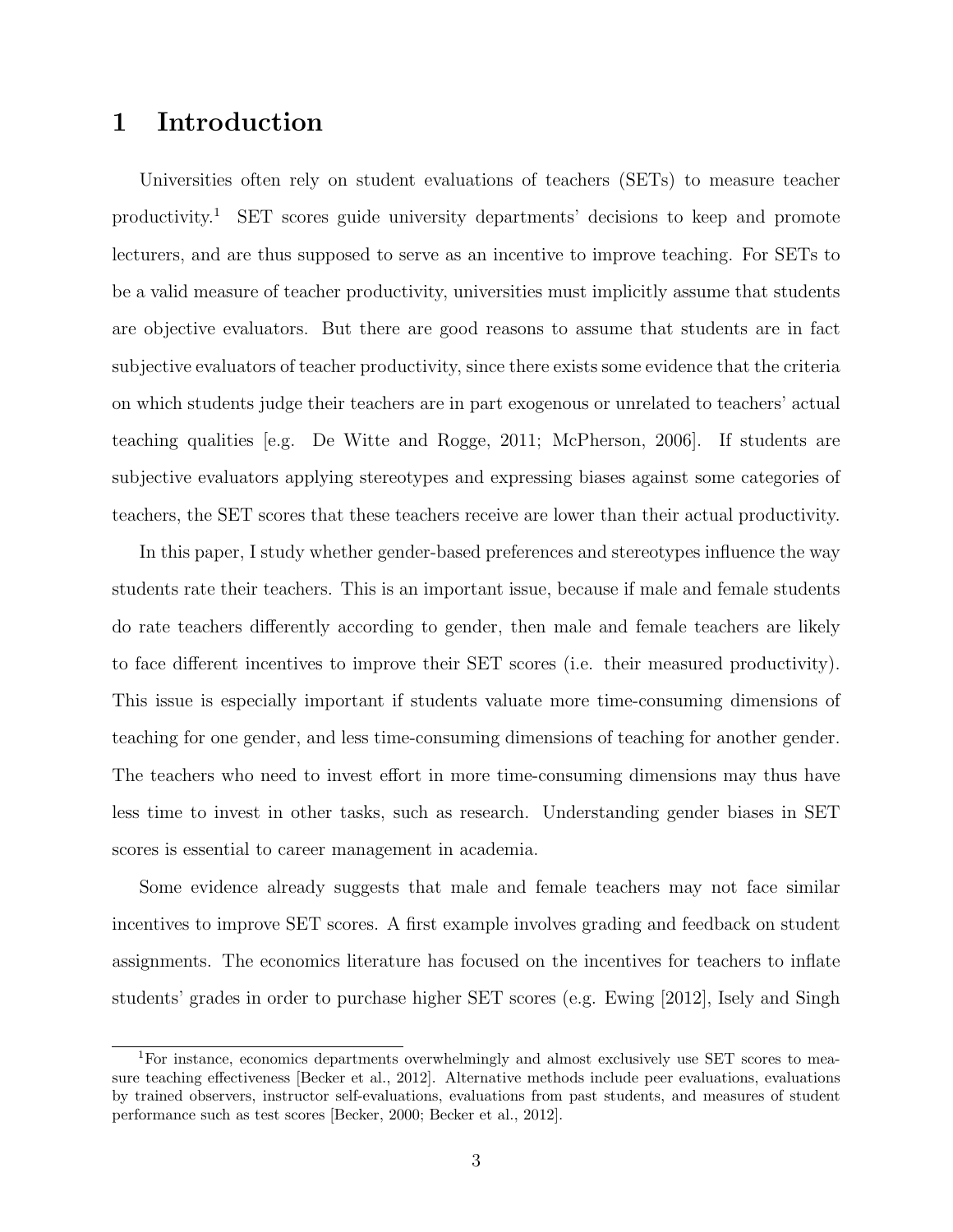[2005], Krautmann and Sander [1999]; McPherson [2006]). The social psychology literature suggests that students who receive poor grades tend to be harsher in their evaluations towards female teachers (referring to them as more incompetent), than towards male teachers who attribute equally bad grades [Sinclair and Kunda, 2000]. Said differently, female teachers who give more negative feedback to students receive poorer evaluations than male teachers who give equally negative feedback. Female teachers thus have higher incentives to give better grades and more positive feedback to students.

A second example involves how students perceive teacher expressiveness, which tends to separate "effective" from "ineffective" teachers [Radmacher and Martin, 2001].<sup>2</sup> Teachers who want to increase their SET scores may choose to work on their extroversion and enthusiasm in class. However, an experiment by Arbuckle and Williams [2003] suggests that students spontaneously rate (young) male teachers higher than female teachers controlling for a same level of teacher enthusiasm. If students express a positive bias for male teachers on extroversion, and hence on teacher expressiveness, then male teachers have a comparative advantage in this dimension of teaching. While improving enthusiasm is not a time-consuming task, students' gendered expectations may create incentives for female teachers to invest in more time-consuming dimensions of teaching, such as course preparation or more detailed feedback on homework assignments [Sprague and Massoni, 2005]. Time-consuming teaching tasks mechanically reduce time available for other tasks, and may not even be all that rewarding for female teachers if students persevere in rating female teachers more severely.

Economic theory suggests that gender-based biases may have different effects on SET scores. First, in line with the identity economics literature [Akerlof and Kranton, 2000], a "role model" effect (e.g. Canes and Rosen [1995]; Bettinger and Long [2005]; Dee [2005]; Hoffmann and Oreopoulos [2009]; Carrell and West [2010]) can partly explain how students evaluate their teachers. Assuming that students identify more closely with teachers of their

<sup>2</sup>Teachers with little knowledge on a topic can earn high SET scores, with students judging teachers on the basis of their personalities rather educational content. This effect has been called the "Dr. Fox effect", since the experiment by Naftulin et al. [1973].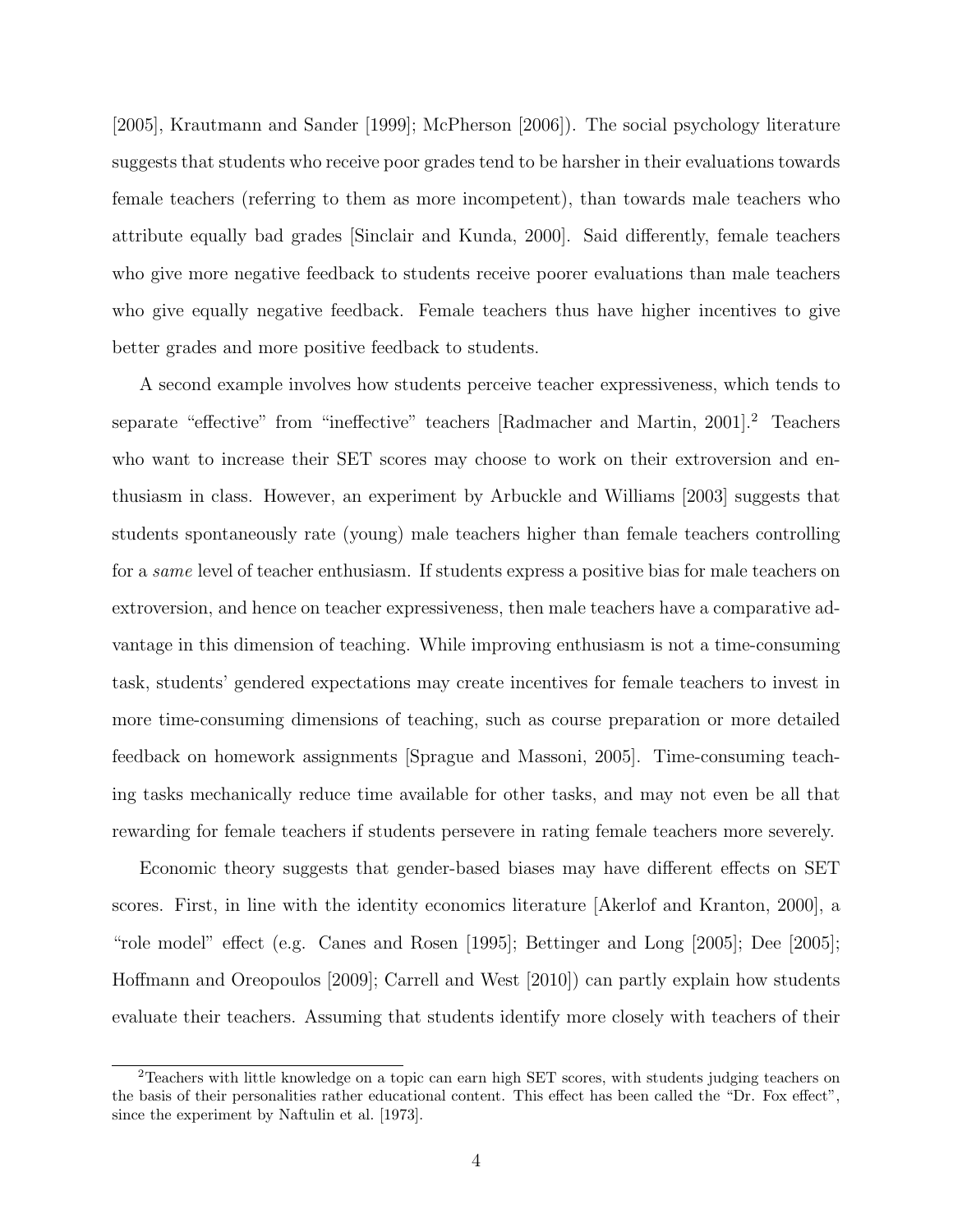own gender, male students may be more likely to rate male teachers higher, whereas female students may be more likely to rate female teachers higher. Second, in line with the statistical discrimination theory [Arrow, 1973; Phelps, 1972], a "stereotype effect" may influence SET scores. Assuming that students stereotype male teachers as more competent than female teachers, male students and female students are likely to both rate male teachers higher; if in fact students consider that female teachers are more competent than male teachers, then male and female students are likely to both rate female teachers higher.<sup>3</sup>

In this paper, I am able to test for the existence and impact on teacher incentives of gender biases in SET scores, by using a unique database which includes individual SET scores, as well as student and teacher characteristics for the mandatory first year undergraduate courses at a French university. First, I check to determine whether a match between student and teacher gender has an impact on a teacher's overall SET score, in different fields of social sciences (economics, history, political science, sociology and law) over five academic years. Second, I evaluate whether students' perceptions of teaching characteristics are gender-based over four teaching dimensions (course content, homework assignments and tests, delivery style, and the course's link to wider issues). Finally, I discuss the consequences of student gender biases on teacher incentives. To perform this analysis, I use a generalized ordered logit, partial proportional odds model for ordinal dependent variables [Williams, 2006], as well as logit models which include teacher and student fixed effects.

The first main result is that student biases exist: male students give much higher scores to male teachers in terms of overall satisfaction. The main reason why they overrate male teachers is that male students perceive male teachers as being better in terms of delivery

<sup>&</sup>lt;sup>3</sup>The fields of higher education and social psychology develop a similar approach, called the *shifting* standards theory [Biernat et al., 1991; Biernat and Manis, 1994]. According to this theory, members of lower status groups tend to suffer from double standards when being evaluated: it is harder for the members of lower status groups to demonstrate their competence. On the other hand, members of higher status groups tend to be considered as competent: it is harder to prove incompetence for members of these higher status groups [Basow et al., 2006; Foschi, 2000]. In the context of SETs, students may provide lower SET scores to female teachers, assuming that female teachers are part of a lower status group. Also, the literature on higher education and social psychology suggests that male students, in particular, tend to rate according to gender stereotypes [Basow et al., 2006], and attribute different standards to male and female teachers.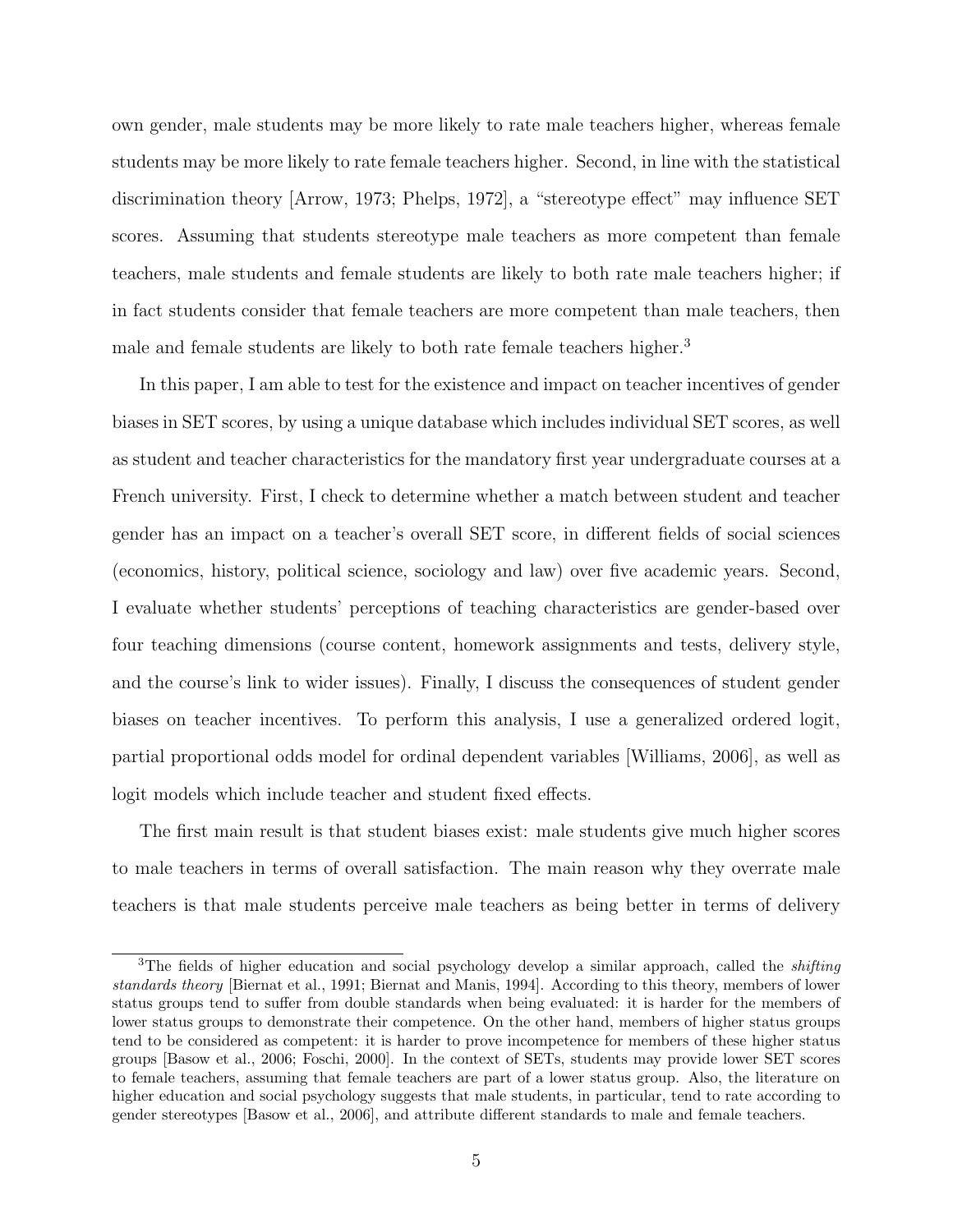style and the course's link to wider issues (teaching dimensions three and four). While female teachers receive higher scores on the course content in itself (teaching dimension one), their comparative advantage over male teachers is not as large as the comparative advantage that male teachers have in terms of dimensions three and four. Furthermore, male students still tend to slightly prefer male teachers when evaluating dimensions one and two. Female students tend to give more weight to the first dimension of teaching, but they tend to be less indulgent regarding both female and male teachers. As a result, male teachers obtain higher overall satisfaction scores than female teachers.

The second main result is that male teachers can respond to low scores by investing more effort in the teaching dimensions that male students tend to value more (delivery style and links to wider issues). These dimensions are not very time consuming, and it is thus easier for male teachers to improve their SET scores. However, if female teachers spend more effort improving their course structure and organization (their comparative advantage), they may be wasting effort (if their objective is to improve their SET scores) as students do not value this dimension of teaching as much. A consequence of the students' gender biases is that male teachers tend to stay longer in position, as they can respond more easily to student incentives.

As a conclusion to this paper, I find that there is no difference between male teachers and female teachers if we measure productivity in terms of how well students perform on the final exam. Thus, SET scores could reflect more the pleasure that students (especially male students) feel when attending classes, rather than actual teaching quality.

This paper is organized as follows. Section 2 describes the SET system at this French university. Section 3 explains the data used in this paper. Section 4 examines the impact of student and professor gender on SET scores. Section 5 then discusses the comparative advantages of teachers by gender in terms of different dimensions of teaching. A discussion on the real role of SETs is in Section 6. Concluding remarks are offered in Section 7.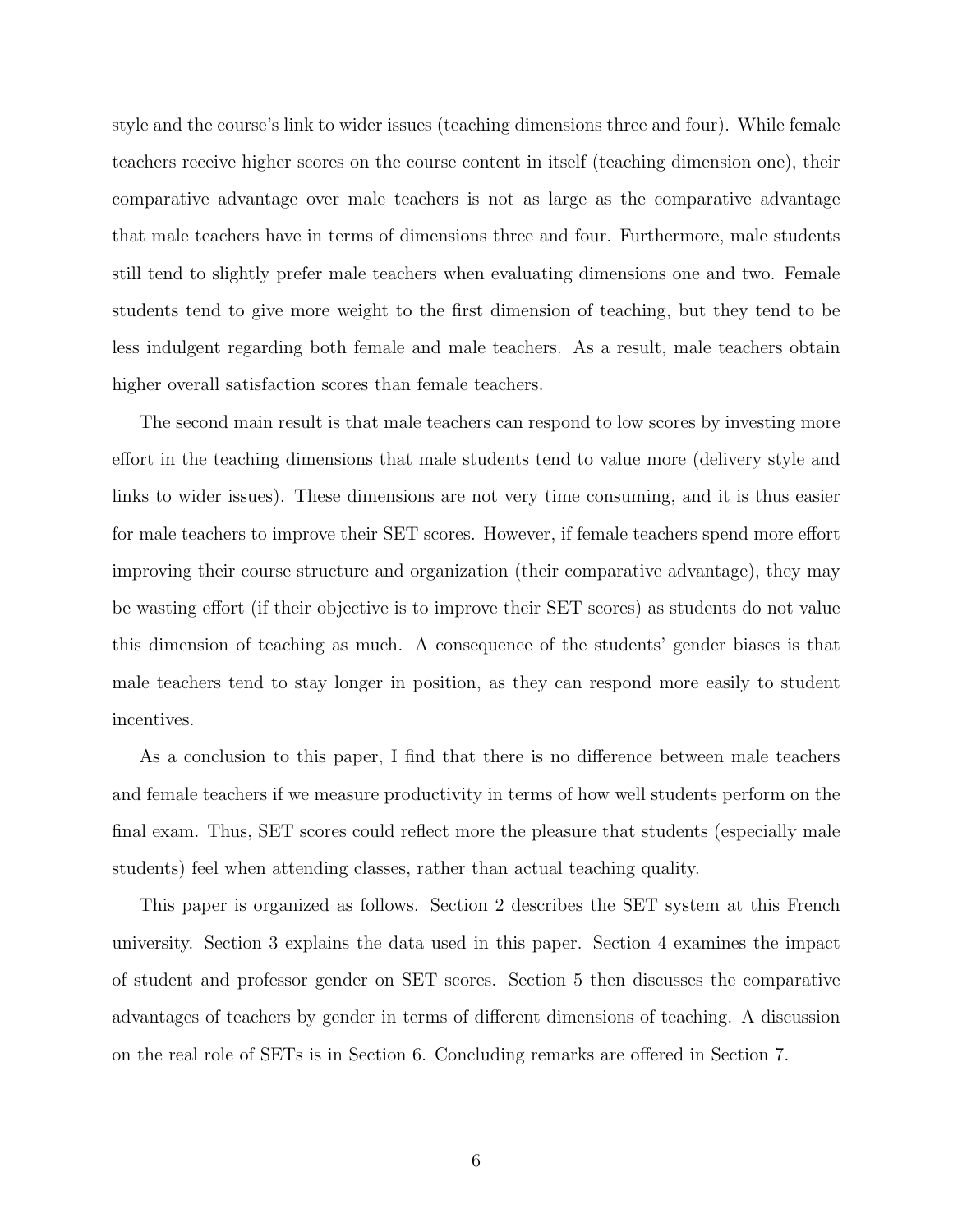## 2 The organization of courses and the SET system

The database I use in this paper represents a great opportunity to test gender-based biases in SETs, for several reasons linked to the organization of the first year undergraduate courses.

#### 2.1 The "Triplet" system

The main advantage of using this database is that there is no selection bias of courses by the students. Undergraduate studies at this university focus on five social sciences, with several mandatory courses. First year undergraduates must follow six fundamental courses: introduction to microeconomics, political institutions and history during the fall semester; and introduction to macroeconomics, political science and sociology during the spring semester. These courses relate to a diversity of fields in the social sciences, from more quantitative to more literary. Students must follow each of these courses for four hours a week: two hours in a large lecture format, and two hours in a small classroom format called "seminars" (20 students on average per seminar). For each main lecture, there are between 43 and 49 seminars per year. The database includes the students' evaluations of teachers in the 43 to 49 seminar classes of each of the six mandatory first year courses, for five academic years in a row (2008-2009 to 2012-2013).<sup>4</sup>

The database not only eliminates selection biases from students on course selection, but also on seminar teacher selection. Indeed, students do not register for one course at a time, but for a "triplet" of courses. A triplet is a combination of three seminars per semester, and students stay together in the seminar classes for the six fundamental courses throughout the year. The administration creates the triplets, according to the scheduling of seminars (such that each triplet offers similar advantages in terms of scheduling), and professor types. The administration does its best to associate a homogeneous combination of older and younger

<sup>&</sup>lt;sup>4</sup>The data for the sociology and political science courses include data for three academic years; these two courses were introduced as mandatory first year undergraduate courses in the 2010-2011 academic year.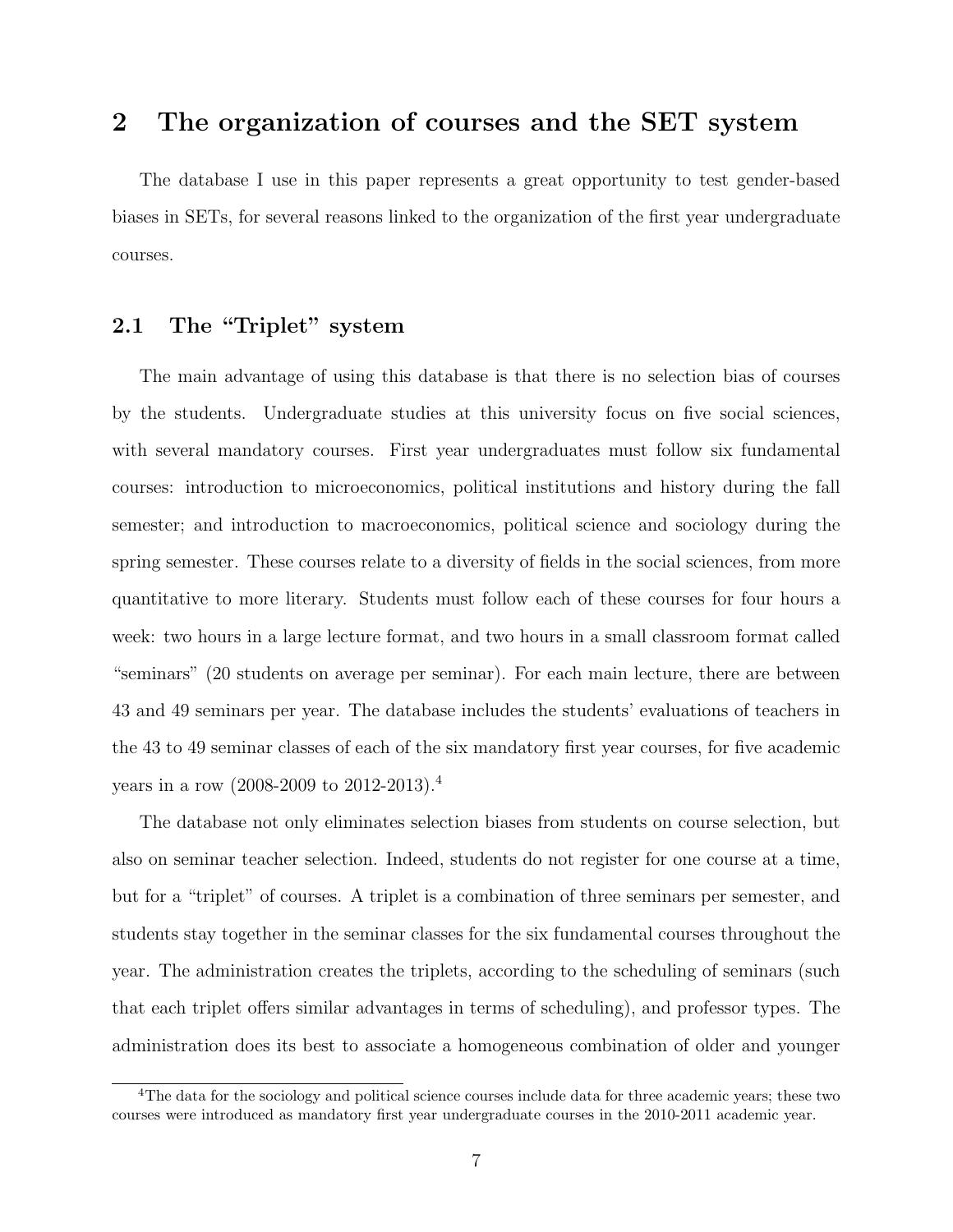professors, of both genders, and of different teaching experience. Also, students register for courses before the beginning of the semester as they arrive at the university, and are not allowed to change triplets once courses have started.

With this registration system, students tend to choose their triplets as a function of their own schedules (part-time jobs, extracurricular activities, other non-fundamental courses such as language courses, or any other exogenous preferences), not as a function of teacher gender. To prove this point, I observe that the proportion of male students is similar in the three different triplet combinations of male and female teachers. In triplets with two female teachers and one male teacher, the proportion of male students is 45%. In triplets with two male teachers, and one female teacher, the proportion of male students is 41%. And in triplets with three male teachers and no female teacher, the proportion of male students is 45%. If male students preferred triplets with more male teachers, then the proportion of male students should be higher in this latter category.

#### 2.2 The SET system

The second main advantage of the data set is that the administration has been requiring students to fill-out their evaluations online since 2008. Students who do not complete their SETs are not allowed to access their grade transcripts, cannot register for the courses in the following semester, and cannot print their degrees. Students have several days to complete their SETs at the end of the semester, but before the final exams take place. Furthermore, the administration guarantees to students that the SETs they fill-out will be anonymous to the teachers. At the end of the evaluation process, the computer system generates a summary of the evaluations that students have completed, and makes this summary available to the teachers and the academic coordinators.

Students complete their evaluations online through their student accounts. The data in this paper includes these evaluations for each student, combined with student information regarding gender and grades. I added teacher information relative to gender and teaching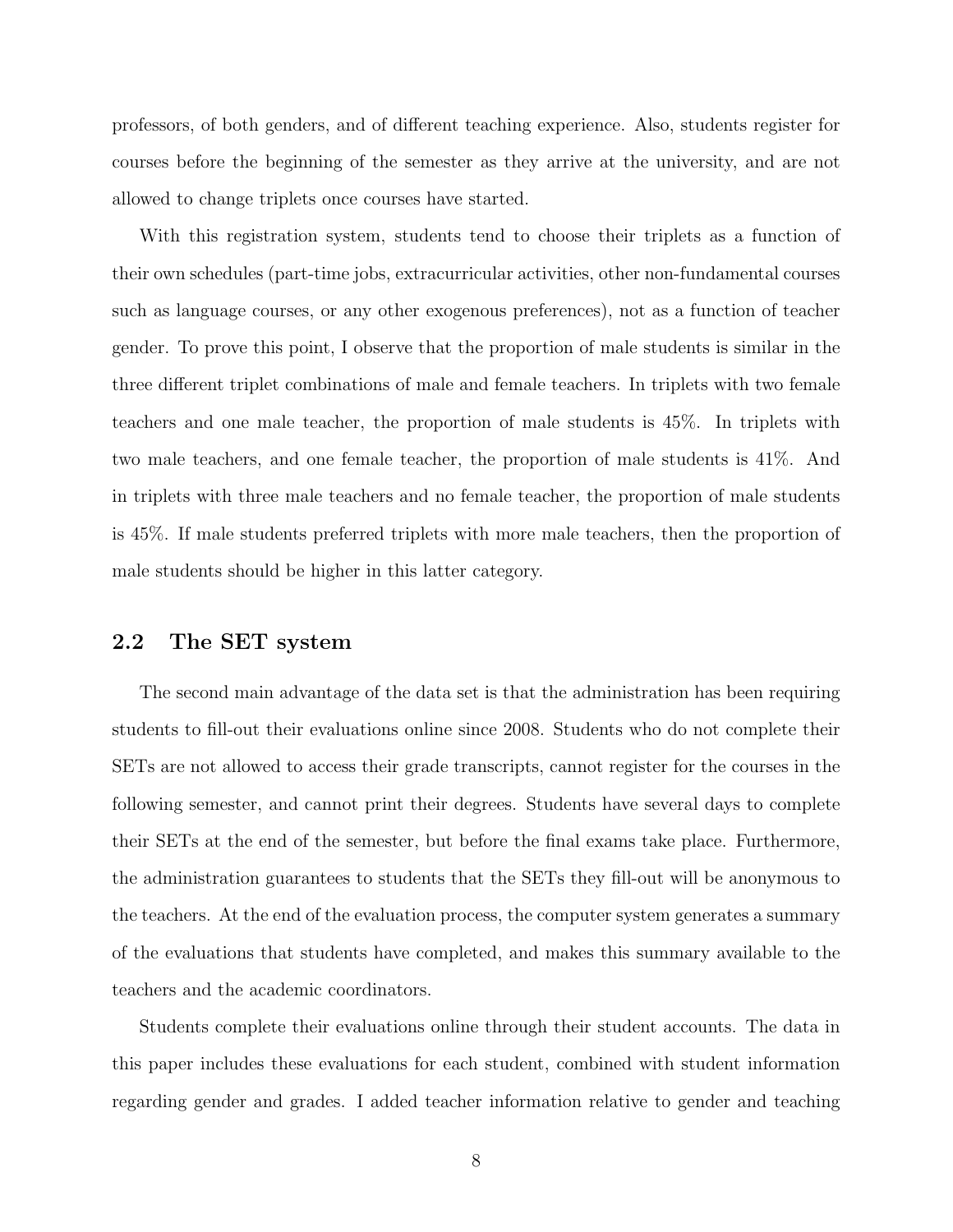experience, thanks to the course number for which students completed their evaluations.<sup>5</sup>

Each SET includes both closed-ended and open-ended questions.<sup>6</sup> Students must complete a ranking of "level of overall satisfaction", which is preceded by a series of more detailed closed-ended questions pertaining to four dimensions of teaching:

- Dimension 1: course content (the teacher's preparation and organization, and the quality of class material).
- Dimension 2: homework assignments and tests (the clarity of course assessment, and usefulness of feedback).
- Dimension 3: delivery style (ability to lead/quality of animation, ability to encourage group work, and the teacher's availability).
- Dimension 4: the course's link to wider issues (the course's ability to relate to current issues and the teacher's contribution to the student's intellectual development).

For these questions, students must complete a ranking  $(0 \text{ for non-pertinent}, 1 \text{ for insufficient},$ 2 for average, 3 for good and 4 for excellent). The students must then rate their degree of personal involvement in the course (higher than, same as or lower than to similar courses). The following analysis includes the students' answers to all these closed-ended quantitative questions to evaluate the impact of a student-teacher gender match on SET scores.<sup>7</sup>

#### 2.3 The grading system

The third main advantage of the database has to do with the grading system, which is convenient because the grades that students obtain on their final exams can serve as a

<sup>&</sup>lt;sup>5</sup>The database preserves teacher and student anonymity, such that it is not possible to identify individual students or teachers in the database.

<sup>6</sup>See appendix for the detailed questionnaire that students complete.

<sup>7</sup>The other closed-ended questions deal with course assessment: how many times were students evaluated during the semester, and did the teacher give feedback on time. The open-ended questions are at the end of the evaluation sheet and include two questions ("What are the strong points of this course?" and "What are the points that the teacher could improve?").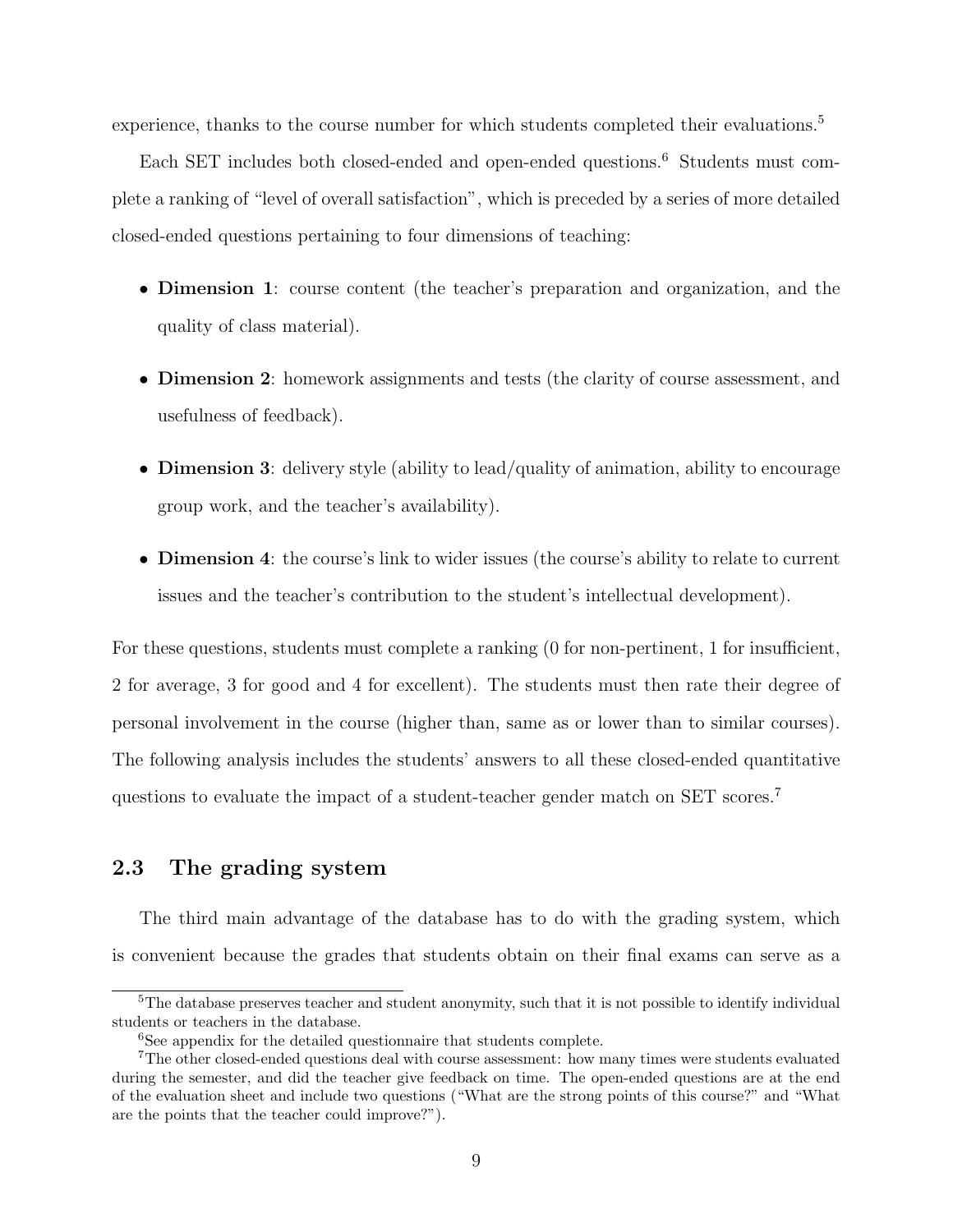control for the level reached in different courses. Indeed, students' final grades are a weighted average of two grades, with the final exam grade weighing for one third of a student's final grade, and the continuous assessment grade weighing for two thirds of the final grade. Each seminar teacher establishes the continuous assessment grades, but the professor who teaches the main lecture prepares the content of the final exam, and all students take the same final exam. Furthermore, the final exam is corrected anonymously, except for the political institutions exam, which is an oral exam. The students' grades on the final exams thus serve as a proxy of teacher quality.

## 3 The data

The database includes a total of 22,647 observations (12,839 evaluations by female students and 9,808 evaluations by male students), including 4,423 different students (57% female students and 43% male students), and 372 different teachers (33% female teachers and 67% male teachers). Students are almost all 18 years old, as the first year undergraduate studies at this university are only open to students who just completed high school.

#### 3.1 Teacher variables

The near totality of the seminar teachers in the database are adjuncts (including PhD students, doctors, and professionals who have developed expertise in a field) hired for one semester at a time. At the end of each semester, the administration decides to maintain teachers as a function of their SET scores. Teachers thus all have clear incentives to obtain high SET scores.

Descriptive statistics show some differences between male and female teachers that need to be accounted for (Table 1). While the overall average age is 35 years old, Male teachers tend to be older than female teachers. Teachers tend to teach only one or two seminars per semester, with no particular difference between male and female teachers nor by discipline.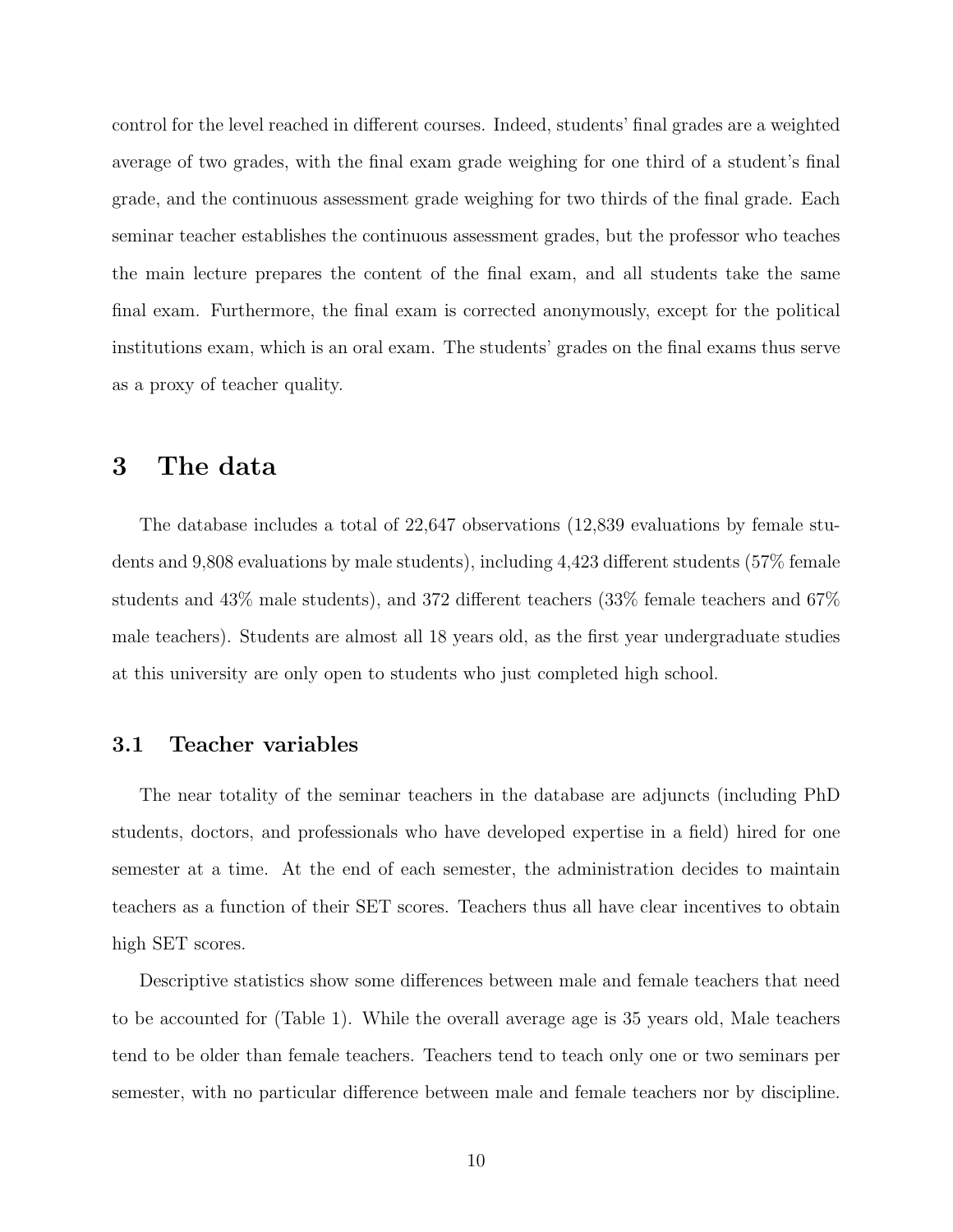Teachers often stay more than one year (a little more than 2 years on average), with male teachers staying longer on average than female teachers.

Differences between course types also exist. Whereas each area of study includes about one third of female and two thirds of male teachers, only 20% of political institutions teachers are female. The largest proportion of female teachers is in sociology, with 44% of female teachers. In sociology, teachers also tend to be younger than in the other disciplines. Teachers of political institutions tend to be older. Among all teachers, ages range from 21 to 66, generating a high dispersion in ages (the highest standard deviation is 10.45 for female teachers in political institutions).

These differences between teacher types will be taken into account in the following analysis, using control variables and teacher fixed effects when possible.

#### 3.2 Students and SETs

Male students tend to be more satisfied with first year seminar courses than female students. Across all courses, the average overall satisfaction is 3.14 for male students, and 3.04 for female students. Male students tend to give higher ratings than female students on all teaching dimensions, whether related to course content, assignments and feedback, delivery style, or extra contents. Students of both genders tend especially to appreciate their teachers' availability (a 3.13 average grade given by female students, and 3.21 by male students), the preparation and organization of courses (3.03 grade by female students, and 3.08 by male students), and the way their teachers include current issues in the course material (a 3.06 grade by female students, and 3.11 by male students). Male students also greatly appreciate how their teachers contribute to their intellectual development (3.07, compared to an average of 3.00 by female students). The largest differences in means between male and female students involve the usefulness of feedback (a 0.10 point difference), teachers' availability (a 0.08 point difference) and the clarity of course assessment (also a 0.08 point difference). Students also feel involved in their classes (a score of 2.32 out of 3 for male students, and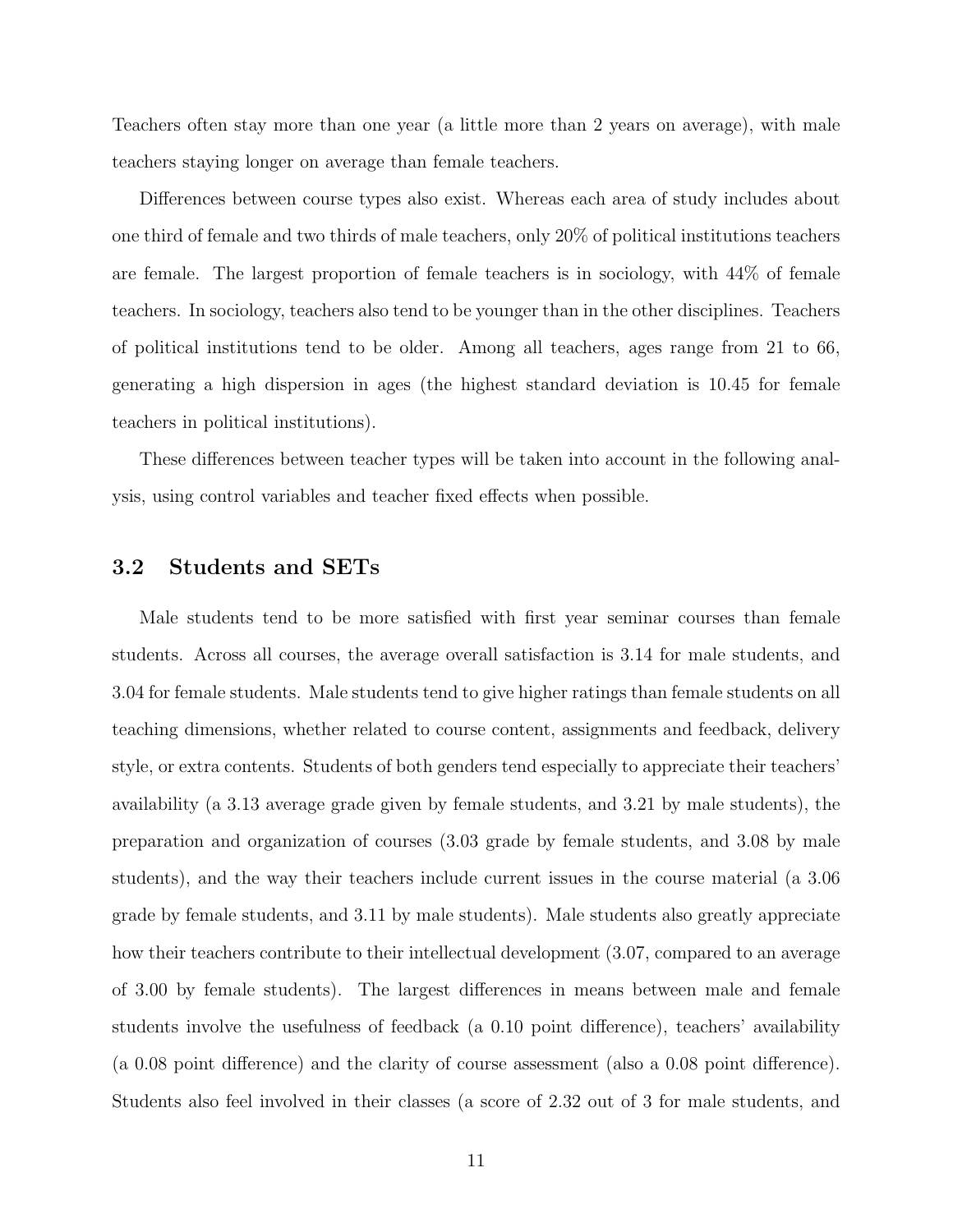| Course                 | Obs. $(\%)$ | Mean age (s.d.) | Mean<br>number of<br>seminars per<br>semester<br>(s.d.) | Mean<br>number of<br>years $(s.d.)$ |
|------------------------|-------------|-----------------|---------------------------------------------------------|-------------------------------------|
| All $(N = 372)$        | 22,647      | 35.18           | 1.43                                                    | 2.23                                |
|                        |             | (8.97)          | (0.64)                                                  | (1.38)                              |
| Female $(N = 124)$     | 7,12        | 32.97           | 1.50                                                    | 2.02                                |
|                        | $(0.31\%)$  | (8.27)          | (0.69)                                                  | (1.28)                              |
| Male $(N = 248)$       | 15,527      | 36.13           | 1.39                                                    | 2.33                                |
|                        | $(0.69\%)$  | (9.10)          | (0.62)                                                  | (1.41)                              |
| History                |             |                 |                                                         |                                     |
| Female $(N = 22)$      | 1,390       | 34.95           | 1.14                                                    | 2.73                                |
|                        | $(31.4\%)$  | (6.04)          | (0.32)                                                  | (1.55)                              |
| Male $(N = 48)$        | 3,036       | 38.12           | 1.22                                                    | 2.77                                |
|                        | $(68.6\%)$  | (8.24)          | (0.38)                                                  | (1.57)                              |
| Microeconomics         |             |                 |                                                         |                                     |
| Female $(N = 36)$      | 1,541       | 32.00           | 1.23                                                    | 1.75                                |
|                        | $(34.5\%)$  | (8.35)          | (0.48)                                                  | (1.08)                              |
| Male $(N = 58)$        | 2,921       | 34.78           | 1.12                                                    | 2.16                                |
|                        | $(65.5\%)$  | (8.93)          | (0.33)                                                  | (1.36)                              |
| Political institutions |             |                 |                                                         |                                     |
| Female $(N = 12)$      | 893         | 37.73           | 1.12                                                    | 3.42                                |
|                        | $(19.9\%)$  | (10.45)         | (0.30)                                                  | (1.31)                              |
| Male $(N = 52)$        | 3,588       | 39.00           | 1.12                                                    | 3.10                                |
|                        | $(80.1\%)$  | (9.21)          | (0.29)                                                  | (1.56)                              |
| Macroeconomics         |             |                 |                                                         |                                     |
| Female $(N = 31)$      | 1,377       | 31.20           | 1.29                                                    | $1.90\,$                            |
|                        | $(32.1\%)$  | (8.09)          | (0.44)                                                  | (1.25)                              |
| Male $(N = 61)$        | 2,914       | 34.87           | 1.20                                                    | 2.03                                |
|                        | $(67.9\%)$  | (9.45)          | (0.38)                                                  | (1.46)                              |
| Political Science      |             |                 |                                                         |                                     |
| Female $(N = 15)$      | 815         | 32.23           | 1.58                                                    | 1.73                                |
|                        | $(32.9\%)$  | (4.04)          | (0.72)                                                  | (0.96)                              |
| Male $(N = 33)$        | 1,661       | 36.86           | 1.27                                                    | 2.21                                |
|                        | $(67.1\%)$  | (9.06)          | (0.38)                                                  | (0.78)                              |
| Sociology              |             |                 |                                                         |                                     |
| Female $(N = 26)$      | 1,104       | 30.56           | 1.77                                                    | 1.31                                |
|                        | $(44.0\%)$  | (9.56)          | (0.61)                                                  | (0.47)                              |
| Male $(N = 30)$        | 1,407       | 29.47           | 1.73                                                    | 1.50                                |
|                        | $(56.0\%)$  | (6.16)          | (0.74)                                                  | (0.68)                              |
|                        |             |                 |                                                         |                                     |

Note: .

Table 1: Teacher Descriptive Statistics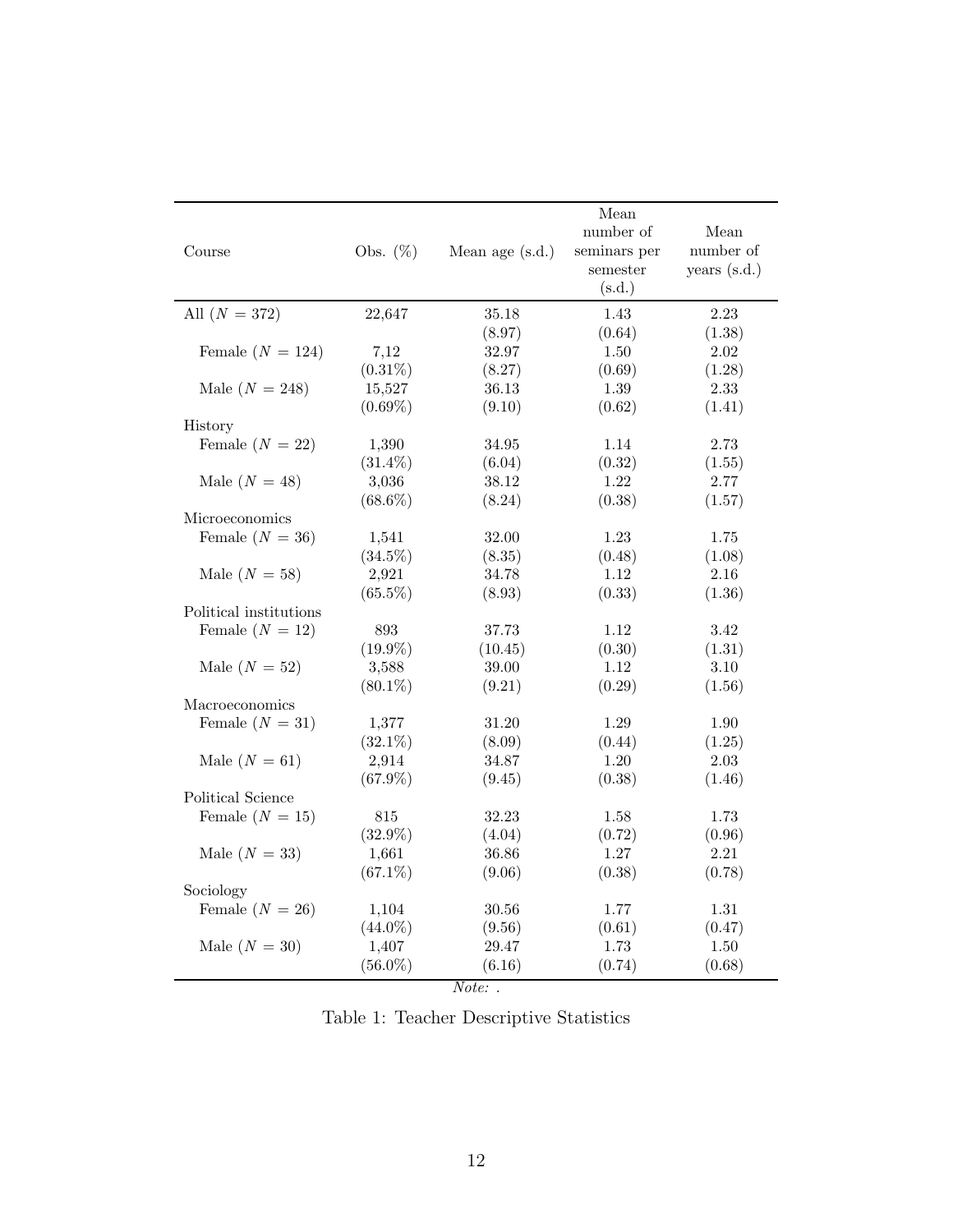2.30 for female students).

Students appear to rate female and male teachers differently. On average, male teachers obtain higher overall satisfaction scores (3.12 compared to 3.01 for female teachers). Male teachers receive much higher scores on several dimensions of teaching. Students perceive male teachers as being much better in terms of their ability to lead the class (3.12 average score for male teachers, versus 2.83 for female teachers), and how up-to-date they are with current issues (3.18 vs 2.86). Students tend to believe that male teachers are more able to contribute to their intellectual development (3.09 vs 2.90). Male teachers also receive slightly higher grades for availability  $(3.18 \text{ vs } 3.13)$ .

Male students tend to give higher SET scores on average, but largely because they attribute especially high scores to male teachers. Table 2 shows the descriptive statistics of how male and female students complete their SETs according to teacher gender. Male students appear to appreciate courses more when they are taught by male teachers, and male teachers tend to receive especially high scores when evaluated by male students. Male students give much higher marks to male teachers on criteria related to delivery style and the course's link to wider issues (dimensions of teaching 3 and 4). The average male student score for male teachers on ability to lead is 3.17, compared to only 2.80 for female teachers (+0.37 points). Similar large differences also exists on how male students rate male and female teachers on current issues  $(+0.37)$ , contribution to intellectual development  $(+0.27)$ , and, to a lesser extent, availability  $(+0.10)$  and ability to encourage group work  $(+0.08)$ . The only criteria for which male students tend to rate female teachers higher is clarity of course assessment  $(+0.01)$ . <sup>8</sup>

Female students also appear to rate teachers differently according to gender. While female students tend to give higher scores to male teachers on teaching dimensions 3 and

<sup>8</sup>There is no strong variation between course types (see appendix). While male students sometimes prefer female teachers in terms of preparation and organization of courses, the quality of class material, the clarity of course assessment and usefulness of feedback (in microeconomics, political institutions, macroeconomics, and sometimes sociology), they strongly prefer male teachers for their leadership skills, availability, link with current issues, and contribution to intellectual development. Apart from microeconomics, male students also tend to declare a higher level of involvement in the course when the course is taught by a male teacher.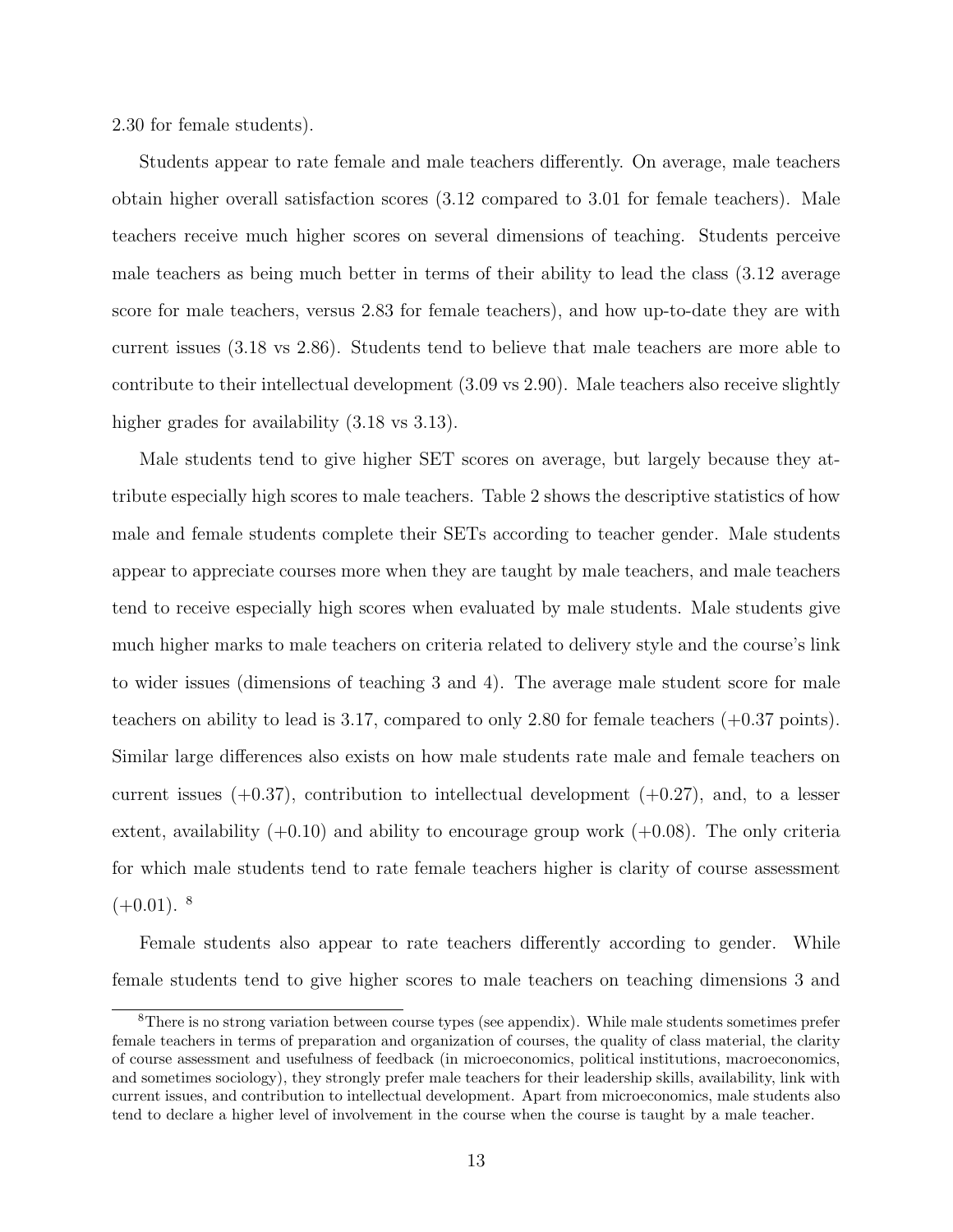|                                              |              | Mean         | Std. Dev.       |          |
|----------------------------------------------|--------------|--------------|-----------------|----------|
|                                              | Female       | Male         | $\mbox{Female}$ | Male     |
|                                              | teachers     | teachers     | teachers        | teachers |
| Overall level of satisfaction                |              |              |                 |          |
| Female students                              | 3.00         | 3.06         | 0.84            | 0.83     |
| Male students                                | 3.01         | 3.20         | 0.84            | 0.84     |
| Preparation & organization of classes        |              |              |                 |          |
| Female students                              |              |              | 0.85            | 0.85     |
| Male students                                | 3.07<br>3.04 | 3.02<br>3.10 | 0.82            | 0.87     |
|                                              |              |              |                 |          |
| Quality of class material<br>Female students | 2.87         |              |                 |          |
|                                              |              | 2.77         | 0.97            | 1.02     |
| Male students                                | 2.84         | 2.85         | 0.98            | 1.05     |
| Clarity of course assessment                 |              |              |                 |          |
| Female students<br>Male students             | 2.83         | 2.79         | 0.95            | 0.94     |
|                                              | 2.89         | 2.88         | $0.95\,$        | 0.98     |
| Usefulness of feedback                       |              |              |                 |          |
| Female students                              | 2.80         | 2.76         | 0.98            | 0.99     |
| Male students                                | 2.82         | 2.89         | 0.98            | 0.99     |
| Ability to lead                              |              |              |                 |          |
| Female students                              | 2.84         | 3.08         | 0.93            | 0.89     |
| Male students                                | 2.80         | 3.17         | 0.96            | 0.92     |
| Ability to encourage group work              |              |              |                 |          |
| Female students                              | 2.47         | 2.42         | 1.13            | 1.19     |
| Male students                                | 2.46         | 2.54         | 1.15            | 1.21     |
| Availability                                 |              |              |                 |          |
| Female students                              | 3.12         | 3.13         | 0.91            | 0.90     |
| Male students                                | 3.14         | 3.24         | 0.89            | 0.89     |
| Up-to-date with current issues               |              |              |                 |          |
| Female students                              | 2.86         | 3.14         | 1.00            | 0.91     |
| Male students                                | 2.85         | 3.22         | 1.03            | 0.95     |
| Contribution to intellectual development     |              |              |                 |          |
| Female students                              | 2.91         | 3.03         | 0.92            | 0.90     |
| Male students                                | 2.88         | $3.15\,$     | 0.96            | 0.91     |
| Student involvement                          |              |              |                 |          |
| Female students                              | 2.29         | 2.31         | 0.60            | 0.61     |
| Male students                                | 2.25         | 2.35         | 0.62            | 0.62     |
| Seminar grade                                |              |              |                 |          |
| Female students                              | 13.56        | 13.48        | 2.13            | $2.01\,$ |
| Male students                                | 13.49        | 13.52        | 2.21            | $2.13\,$ |
| Final exam grade                             |              |              |                 |          |
| Female students                              | 11.92        | 11.85        | $3.30\,$        | $3.27\,$ |
| Male students                                | 11.99        | 12.00        | 3.23            | $3.31\,$ |
| Observations                                 |              |              |                 |          |
| Female students                              | 4,006        | 8,833        |                 |          |
| Male students                                | 3,114        | 6,694        |                 |          |

Table 2: Summary statistics of satisfaction, by student gender and by teacher gender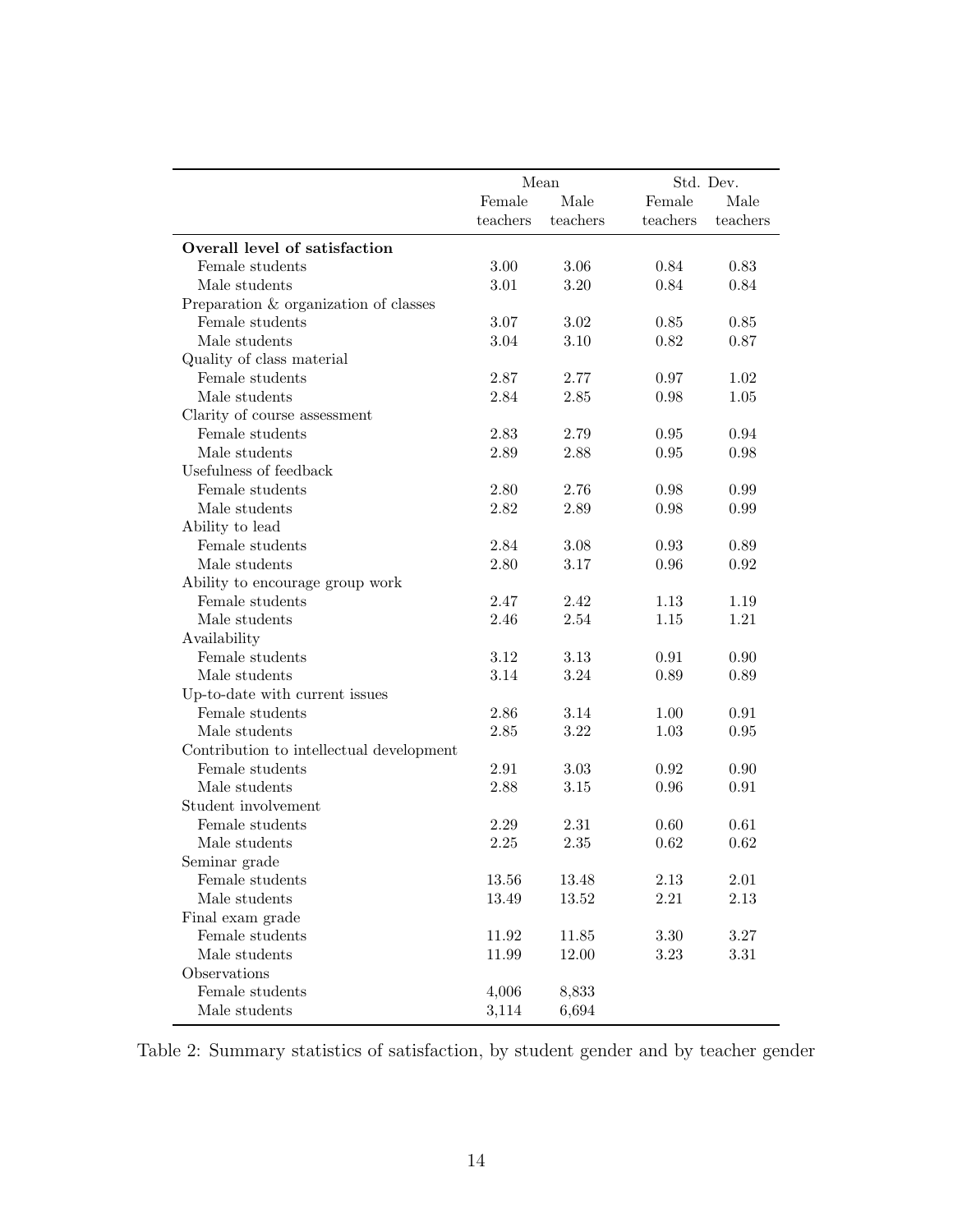$4 (+0.24)$  on leadership,  $+0.28$  on current issues and  $+0.12$  on contribution to intellectual development), the gap tends to be smaller than the one expressed by male students. Female students are different from male students in that they rate female teachers higher on teaching dimensions 1 and 2, especially on the preparation and organization of classes  $(+0.05)$ , the quality of class material  $(+0.10)$ , the clarity of course assessment  $(+0.04)$  and the usefulness of feedback  $(+0.04)$ . They also find that female teachers are better at encouraging group work  $(+0.05)$ .

Finally, students report a slightly higher level of involvement in courses taught by male teachers (+0.04 points). The average continuous assessment grades are exactly the same for male and female students (13.50 out of 20 for female students, and 13.50 for male students), but the average final exam grade is slightly higher for male students compared to female students (12.00 out of 20 for males, and 11.90 for females). Female students who had female teachers obtained on average both slightly higher seminar grades (13.56 compared to 13.48) and final exam grades (11.92 compared to 11.85). Male students obtained slightly better seminar grades with male teachers (13.52 compared to 13.49) and same grades on final exams (11.99 with female teachers compared to 12.00 with male teachers).

These descriptive statistics tend to show a preference of male students for male teachers, but they do not account for potential differences in scores as a function of student and teacher types. Furthermore, the descriptive statistics do not give any information on the relative weight of each teaching dimension for each type of student, nor do they give an idea of how significant the differences are. The next sections explore these issues.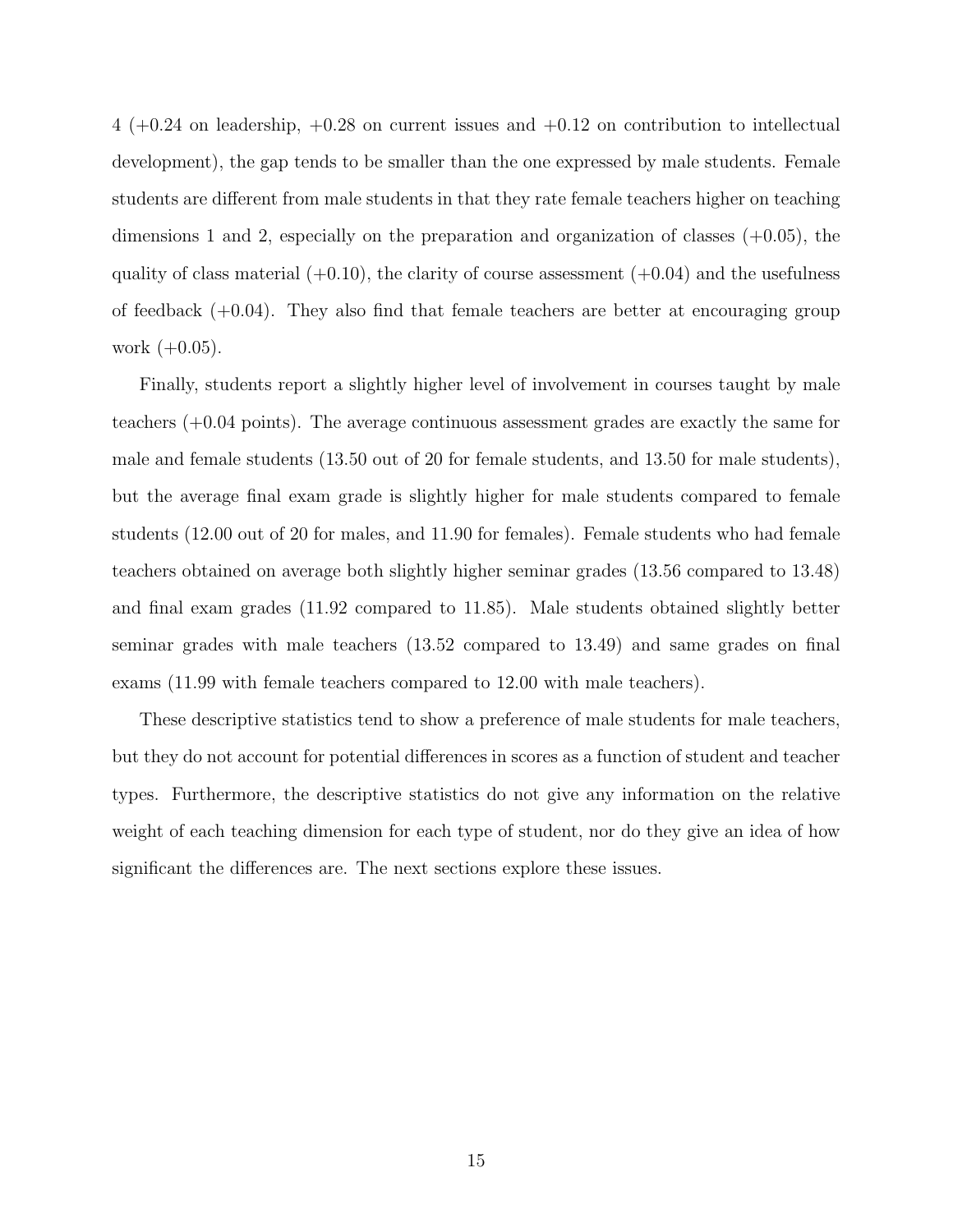# 4 Student gender-based preferences and impact on overall satisfaction: Male students' preference for male teachers

In this university, the administration relies heavily on a teacher's overall satisfaction score to determine the teacher's productivity. The administration then tends to treat the other criteria as being determinants of overall satisfaction. In this section, I start by determining whether male students do discriminate in favor of male teachers using the overall satisfaction score that each student gives to each teacher as the explained variable, taking into account teacher and student characteristics.

Following the discussion on the descriptive statistics, my main variable of interest in analyzing the determinants of overall satisfaction is "Student & Teacher Male", a dummy variable equal to one if the overall satisfaction score concerns a male student evaluating a male teacher. The goal of this variable is to capture male students' preferences for male teachers.

I then control for student, teacher and class characteristics. The student variables include a dummy variable to control for student gender (equal to one if the student is a female), and several variables to control for students' academic performances. I include the grade that each student obtains in the seminar (the "Seminar grade" variable). This grade could very well reflect student performance, but it could also reflect the teacher's "purchase" of a high satisfaction score. Therefore, to control for a student's academic performance in the course, I also include the grade that the student obtained on the final exam (the "Final exam grade" variable), taking into account the fact that the final exam is corrected anonymously by a different teacher. I also control for the student's overall academic performance, by controlling for the student's average final exam grade (the "Student average final exam grade"), and the student's average seminar grade (the "Student average seminar grade") over the year.

Among the teacher characteristics that may influence overall scores, I control for teacher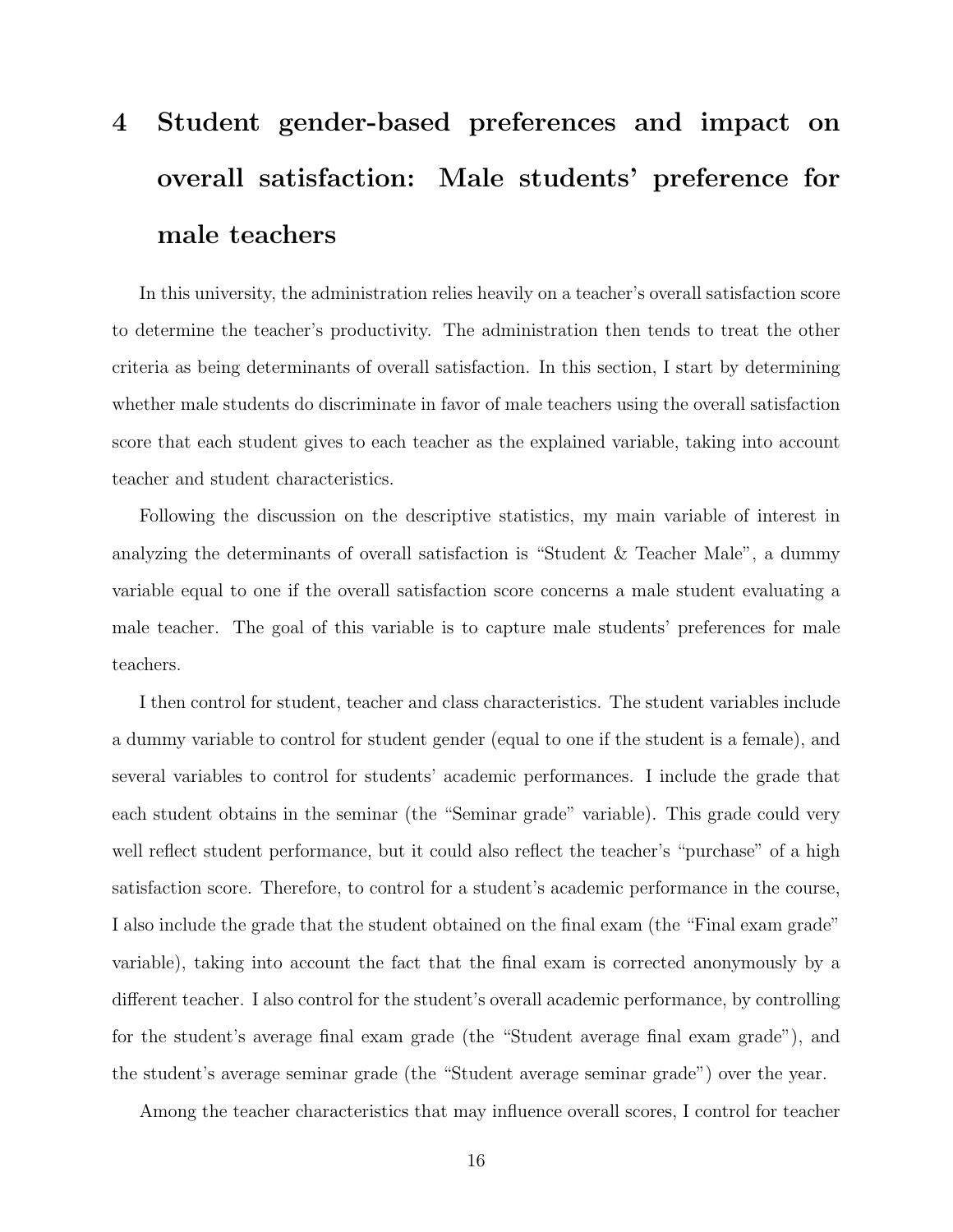gender, with a dummy variable ("Teacher female") equal to one for female teachers. I also control for teacher age ("Teacher age" and "Teacher age squared"), and for experience teaching the course. I include a dummy variable ("Teacher already taught") equal to one if the teacher has already taught the course before, assuming that teachers who teach a course more than once are likely to improve their teaching skills on the course.

Finally, I control for two course variables that may influence evaluations. The "Day of class" variable controls for the day of the week that the course is taught, from one for Monday to five for Friday, assuming that students prefer courses earlier on in the week. The "Time of class" variable controls for the time slot of the course, assuming that students prefer courses in the middle of the day.

Because the dependent variable is an ordered choice variable, my baseline test is a generalized ordered logit, partial proportional odds model for ordinal dependent variables [Williams, 2006]. The generalized ordered logit model applied here is such that:

$$
P(OverallSatis_i > j) = \frac{exp(\alpha_j + \beta'_j StudentTeacherMale_i + \gamma'_jContents_i)}{1 + [exp(\alpha_j + \beta'_jStudentTeacherMale_i + \gamma'_jContents_i)]}
$$
(1)

with  $j=1,2,3$ .

The model presents a set of binary logistic regression models. For  $j=1$ , the model shows the results of the category which includes an overall satisfaction score of 1 (insufficient) versus a category that combines scores of 2, 3 and 4 (medium, good and excellent). For  $j=2$ , the model shows the results of a category which includes scores of 1 and 2 (insufficient and medium) versus a category that combines scores of 3 and 4 (good and excellent). For  $j=3$ , the model shows the results of a category which includes scores of 1, 2 and 3 (insufficient, medium and good) versus a category that includes scores of 4 (excellent). Table 3 shows the results of these three models: insufficient versus medium, good and excellent (Model (1)), insufficient and medium versus good and excellent (Model (2)), and insufficient, medium and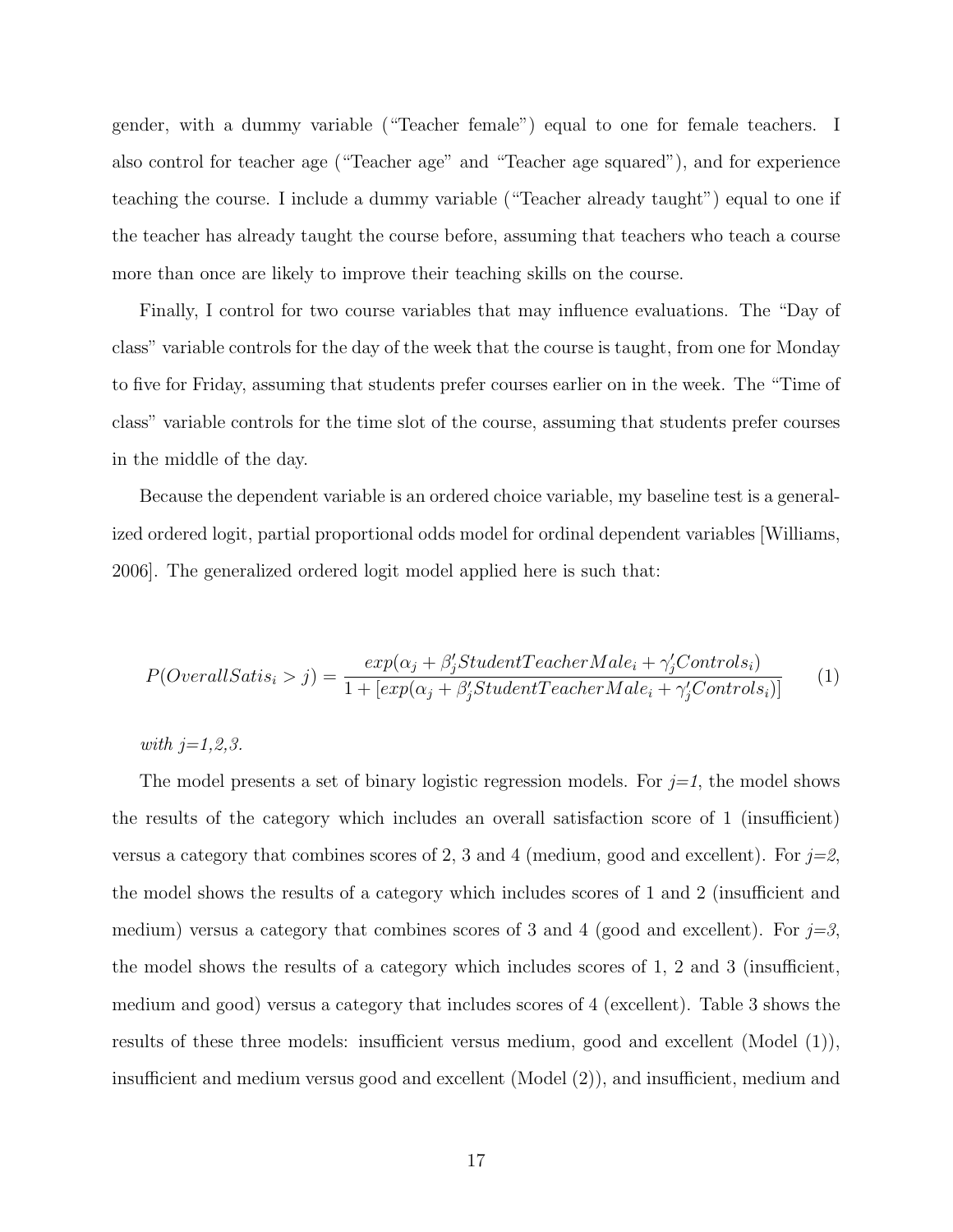|                                  | Model $(1)$             | Model $(2)$        | Model $(3)$                                |
|----------------------------------|-------------------------|--------------------|--------------------------------------------|
|                                  | Insufficient vs         |                    | Insufficient, medium Insufficient, medium, |
|                                  | medium, good, excellent | vs good, excellent | good vs excellent                          |
| Student & teacher male           | $-0.02$                 | $0.26***$          | $0.38***$                                  |
|                                  | (0.08)                  | (0.06)             | (0.06)                                     |
| Student female                   | $-0.03$                 | $-0.03$            | $-0.03$                                    |
|                                  | (0.04)                  | (0.04)             | (0.04)                                     |
| Teacher female                   | $-0.12***$              | $-0.12***$         | $-0.12***$                                 |
|                                  | (0.04)                  | (0.04)             | (0.04)                                     |
| Seminar grade                    | $0.26***$               | $0.26***$          | $0.26***$                                  |
|                                  | (0.01)                  | (0.01)             | (0.01)                                     |
| Final exam grade                 | $-0.01$                 | $-0.01$            | $-0.01$                                    |
|                                  | (0.01)                  | (0.01)             | (0.01)                                     |
| Day of class                     | $-0.04***$              | $-0.04***$         | $-0.04***$                                 |
|                                  | (0.01)                  | (0.01)             | (0.01)                                     |
| Time of class                    | 0.00                    | 0.00               | $0.00\,$                                   |
|                                  | (0.01)                  | (0.01)             | (0.01)                                     |
| Teacher age                      | $0.04***$               | $0.04***$          | $0.04***$                                  |
|                                  | (0.01)                  | (0.01)             | (0.01)                                     |
| Teacher age squared              | $-0.00***$              | $-0.00***$         | $-0.00***$                                 |
|                                  | (0.00)                  | (0.00)             | (0.00)                                     |
| Teacher already taught           | $0.34***$               | $0.21***$          | $0.17***$                                  |
|                                  | (0.06)                  | (0.04)             | (0.03)                                     |
| Student average final exam grade | $-0.01$                 | $-0.01$            | $-0.01$                                    |
|                                  | (0.01)                  | (0.01)             | (0.01)                                     |
| Student average seminar grade    | $-0.12***$              | $-0.12***$         | $-0.12***$                                 |
|                                  | (0.02)                  | (0.02)             | (0.02)                                     |
| Valid N                          |                         | 22,464             |                                            |
| McFaddens Pseudo R               |                         | 0.03               |                                            |

good versus excellent (Model  $(3)$ ).<sup>9</sup>

Note: Heteroskedasticity-robust standard errors are in parentheses. \*, \*\* and \*\*\* correspond to coefficients that are significantly different from zero at a 10%, 5% and 1% levels, respectively.

Table 3: Determinants of students' overall satisfaction

The results in Table 3 confirm that male students tend to attribute higher overall satisfaction scores to male teachers.<sup>10</sup> The statistically positive and increasing coefficients on the male student and teacher variable between columns (2) and (3) suggest that it is increasingly likely for male teachers being evaluated by male students to obtain higher overall satisfaction

<sup>9</sup>A Brant [1990] test by Long and Freese [2006] suggests that the parallel lines assumption is violated, meaning that for some variables, there are differences in coefficients between the different binary models. Relaxing the assumption of parallel lines as suggested by Williams [2006] yields the results presented in Table 3.

<sup>10</sup>Table 3 does not include estimates using both student and teacher fixed effects at the same time, because each student evaluates each teacher only once. Furthermore, there are four possiblities on matching: (StudentM, TeacherM) (StudentM, TeacherF) (StudentF, TeacherM), and (StudentF, Teacher F). Running regressions including three of these yield similar results on the student male and teacher male match.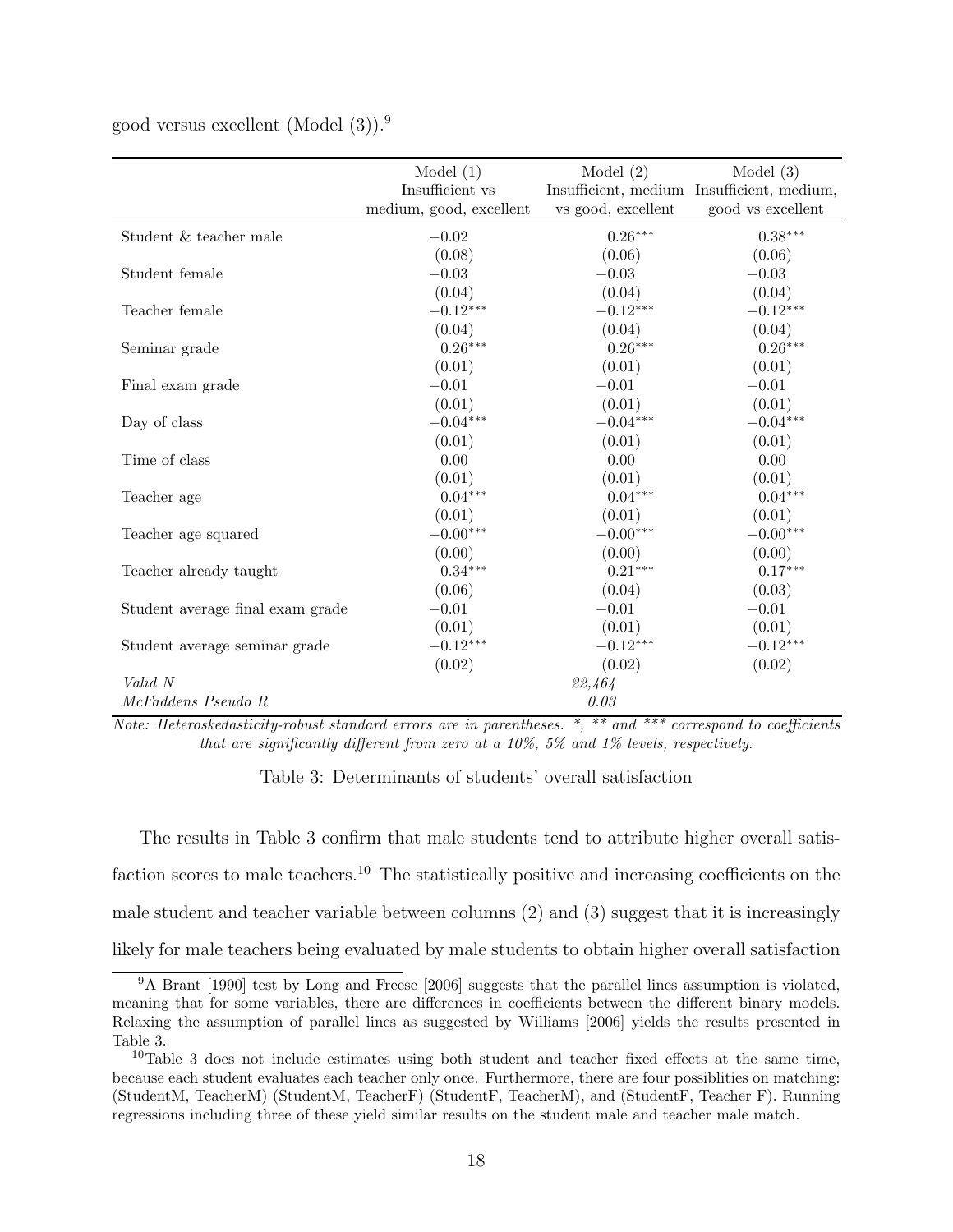scores. The negative and statistically significant sign on the female teacher variable shows, however, that being a female teacher decreases the likelihood of being in a higher category (i.e. obtaining a higher overall satisfaction score). This result is found to be true for all three models: women are less likely to obtain more favorable scores than male teachers.<sup>11</sup>

The control variables show that higher seminar grades tend to generate higher overall satisfaction scores. The final exam grade, though, does not appear to be correlated with SET scores, suggesting that students do not rate teachers according to their ability to perform well on the final exam. Teachers who have already taught are also less likely to obtain lower SET scores.

The generalized ordered logit, partial proportional odds model for ordinal dependent variables has the advantage of showing different effects of the independent variables on the dependent variable as a function of the values of the dependent variable. However, the model does not support fixed effects [Baetschmann et al., 2011], and can result in significant biases. Indeed, fixed effects can control for other characteristics that may influence SET scores, such as student or teacher ethnicity, beauty, experience outside of the university, educational background, etc.<sup>12</sup> In Table 4, I therefore present the results of alternative estimators for the ordered logit model: a fixed effect logit model (combining scores 1 and 2 on the one hand, and 3 and 4 on the other hand), the Das and van Soest (DvS) two-step estimator, and the Blow-Up and Cluster (BUC) estimator by [Baetschmann et al., 2011]. Two different types of fixed effects are tested: student fixed effects (columns (1) to (3)), and teacher fixed effects (columns (4) to (6)).

The results presented in Table 4 confirm those of Table 3. Controlling for student and teacher fixed effects, the main variable of interest remains statistically significant: male

 $11$ I also ran regressions including course type dummies (a dummy each for history, political institutions, microeconomics, macroeconomic and sociology), day dummies (one each for Monday, Tuesday, Wednesday and Thursday) and time dummies (one per each of the following slots: early morning, mid-morning, noon, early afternoon and mid afternoon). There was no change in the coefficients or the statistical significance of the variables of interest.

 $12$ For instance, Hamermesh and Parker [2005] study the impact of beauty on student ratings, and find that teachers who are viewed as being better looking tend to obtain higher ratings, with a larger effect for male teachers than female teachers.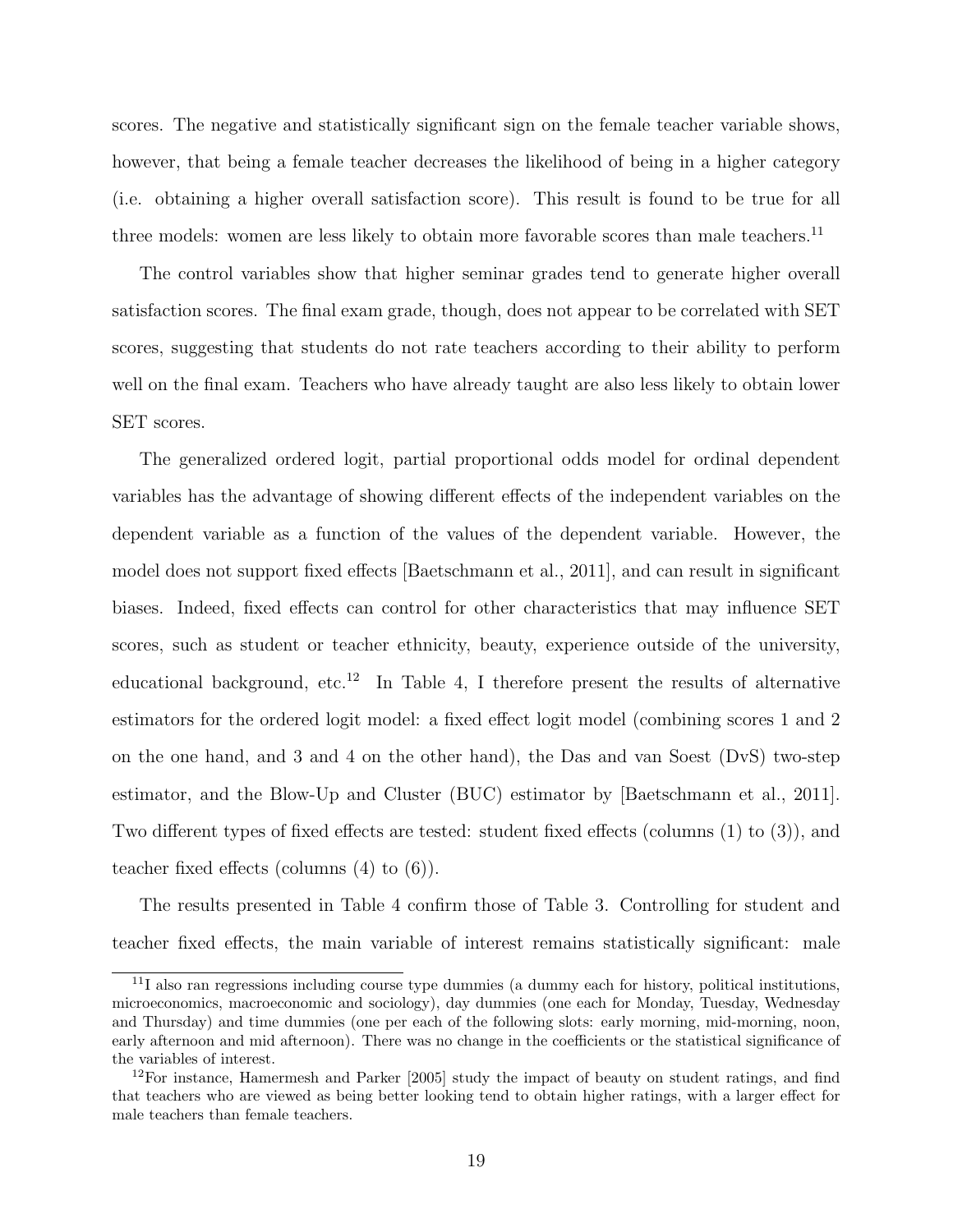|                        | Logit<br>$\left(1\right)$ | DvS<br>$\left( 2\right)$ | BUC<br>$\left(3\right)$ | Logit<br>$\left(4\right)$ | DvS<br>(5) | BUC<br>$\left( 6\right)$ |
|------------------------|---------------------------|--------------------------|-------------------------|---------------------------|------------|--------------------------|
| Student & teacher male | $0.35***$                 | $0.40***$                | $0.36***$               | $0.40***$                 | $0.40***$  | $0.38***$                |
|                        | (0.08)                    | (0.07)                   | (0.07)                  | (0.08)                    | (0.06)     | (0.07)                   |
| Teacher female         | $-0.19***$                | $-0.17***$               | $-0.20***$              |                           |            |                          |
|                        | (0.05)                    | (0.04)                   | (0.04)                  |                           |            |                          |
| Student female         |                           |                          |                         | 0.03                      | $-0.01$    | $-0.03$                  |
|                        |                           |                          |                         | (0.06)                    | (0.05)     | (0.05)                   |
| Pseudo R2              |                           |                          | 0.06                    |                           |            | 0.05                     |
| FE                     | Student                   | Student                  | Student                 | Teacher                   | Teacher    | Teacher                  |

Note: Heteroskedasticity-robust standard errors are in parentheses. \*, \*\* and \*\*\* correspond to coefficients that are significantly different from zero at a 10%, 5% and 1% levels, respectively. The regressions in columns (1) to (3) also include teacher and class control variables, whereas those in columns (4) to (6) include student and class control variables.

Table 4: Determinants of students' overall satisfaction, fixed effects models

students tend to give higher overall satisfaction scores to male teachers. And female teachers receive lower overall satisfaction scores when controlling for student fixed effects (columns  $(1)$  to  $(3)$ ).

### 5 Teaching Dimensions and Gender Biases

The previous section showed male students' preferences for male teachers. In this section and the following, I try to understand why male students prefer male teachers. More specifically, can this preference be explained by differences in how students appreciate their teachers' skills along the different dimensions of teaching?

To answer this question, I first try to understand what elements of the teaching dimensions students give more importance to when determining their overall satisfaction scores. I then run regressions on each dimension of teaching to determine student gender-based preferences.

#### 5.1 What teaching dimensions determine overall satisfaction?

To determine the weight of each teaching dimension on overall satisfaction, I use once again a generalized ordered logit model, with each dimension of teaching as an independent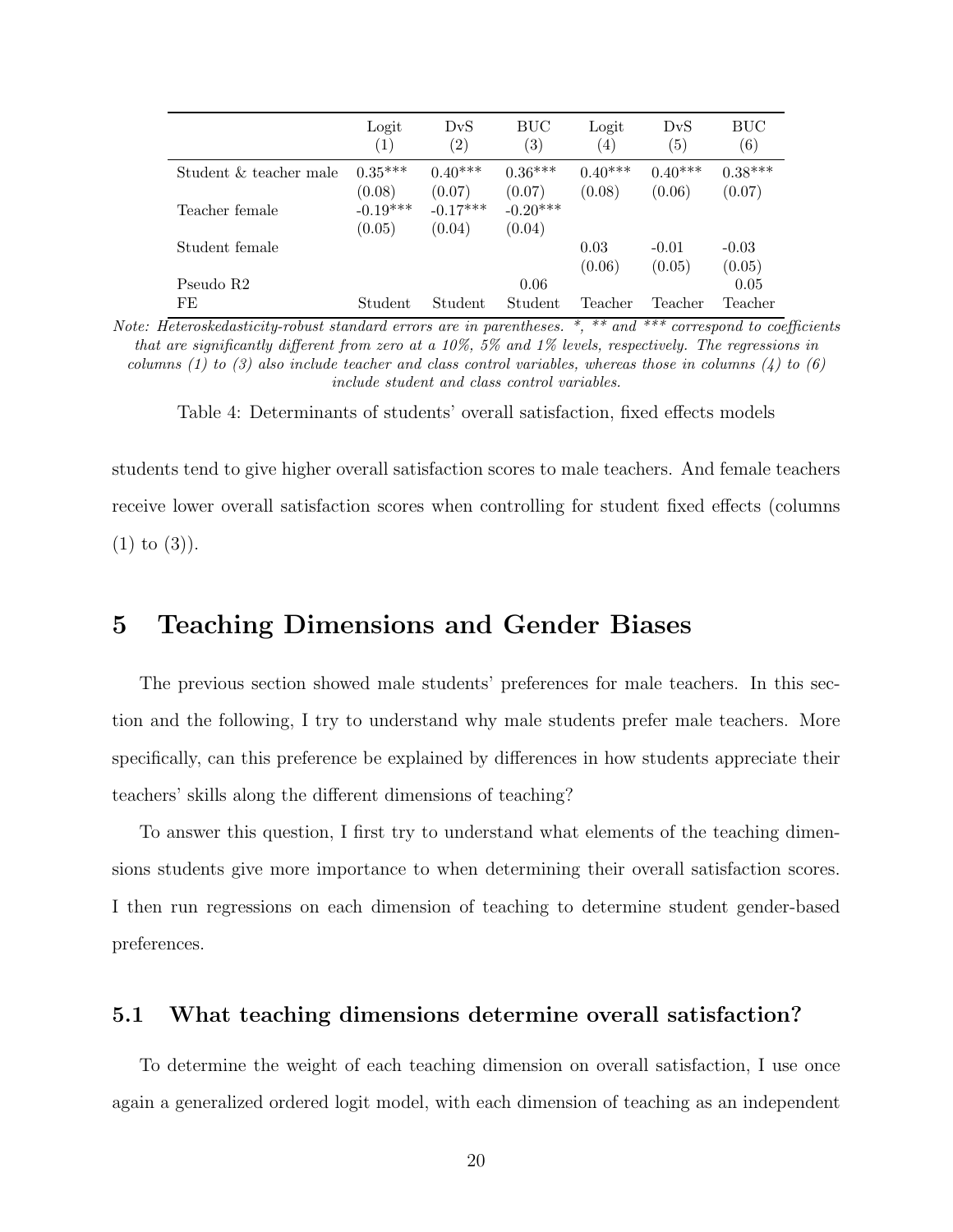variable (Table 5). An increase in any criteria of the different dimensions of teaching tends to increase overall satisfaction. The only criteria which is not statistically correlated with overall satisfaction is the teacher's ability to encourage group work. All the other criteria are significantly related to overall satisfaction.

However, not every criteria bears the same weight. A high score on the preparation and the organization of courses, ability to lead, and the teacher's contribution to the student's intellectual development generate a higher probability of obtaining an excellent score on overall satisfaction. Two criteria bear a small weight: obtaining a high score on the quality of class material and the course's ability to relate to current issues will only slightly increase the odds for a teacher to obtain a high score in terms of overall satisfaction. The other criteria (clarity of course assessment, feedback, and availability) are more moderately linked to overall satisfaction.

|                                          | Model $(1)$<br>Insufficient<br>vs med, good, exc | Model $(2)$<br>Insuff, med<br>vs good, exc. | Model $(3)$<br>Insuf, medium,<br>good vs excellent |
|------------------------------------------|--------------------------------------------------|---------------------------------------------|----------------------------------------------------|
|                                          |                                                  |                                             |                                                    |
| Preparation and organization of classes  | $0.91***$                                        | $1.16***$                                   | $1.23***$                                          |
|                                          | (0.06)                                           | (0.05)                                      | (0.04)                                             |
| Quality of class material                | $0.19***$                                        | $0.19***$                                   | $0.19***$                                          |
|                                          | (0.02)                                           | (0.02)                                      | (0.02)                                             |
| Quality of course assessment             | $0.44***$                                        | $0.64***$                                   | $0.56***$                                          |
|                                          | (0.05)                                           | (0.04)                                      | (0.03)                                             |
| Usefulness of feedback                   | $0.48***$                                        | $0.48***$                                   | $0.48***$                                          |
|                                          | (0.02)                                           | (0.02)                                      | (0.02)                                             |
| Ability to lead                          | $0.63***$                                        | $1.00***$                                   | $1.17***$                                          |
|                                          | (0.06)                                           | (0.04)                                      | (0.04)                                             |
| Ability to encourage group work          | 0.01                                             | 0.01                                        | 0.01                                               |
|                                          | (0.02)                                           | (0.02)                                      | (0.02)                                             |
| Availability                             | $0.40***$                                        | $0.62***$                                   | $0.72***$                                          |
|                                          | (0.05)                                           | (0.04)                                      | (0.04)                                             |
| Up-to-date with current issues           | $0.14***$                                        | $0.14***$                                   | $0.14***$                                          |
|                                          | (0.02)                                           | (0.02)                                      | (0.02)                                             |
| Contribution to intellectual development | $1.23***$                                        | $1.23***$                                   | $1.23***$                                          |
|                                          | (0.03)                                           | (0.03)                                      | (0.03)                                             |
| Student involvement                      | $0.38***$                                        | $0.64***$                                   | $0.77***$                                          |
|                                          | (0.07)                                           | (0.05)                                      | (0.04)                                             |
| Valid N                                  |                                                  | 22,638                                      |                                                    |
| McFaddens Pseudo R                       |                                                  | 0,56                                        |                                                    |

Note: Heteroskedasticity-robust standard errors are in parentheses. \*, \*\* and \*\*\* correspond to coefficients that are significantly different from zero at a 10%, 5% and 1% levels, respectively.

Table 5: Determinants of overall satisfaction: what dimensions matter the most to students?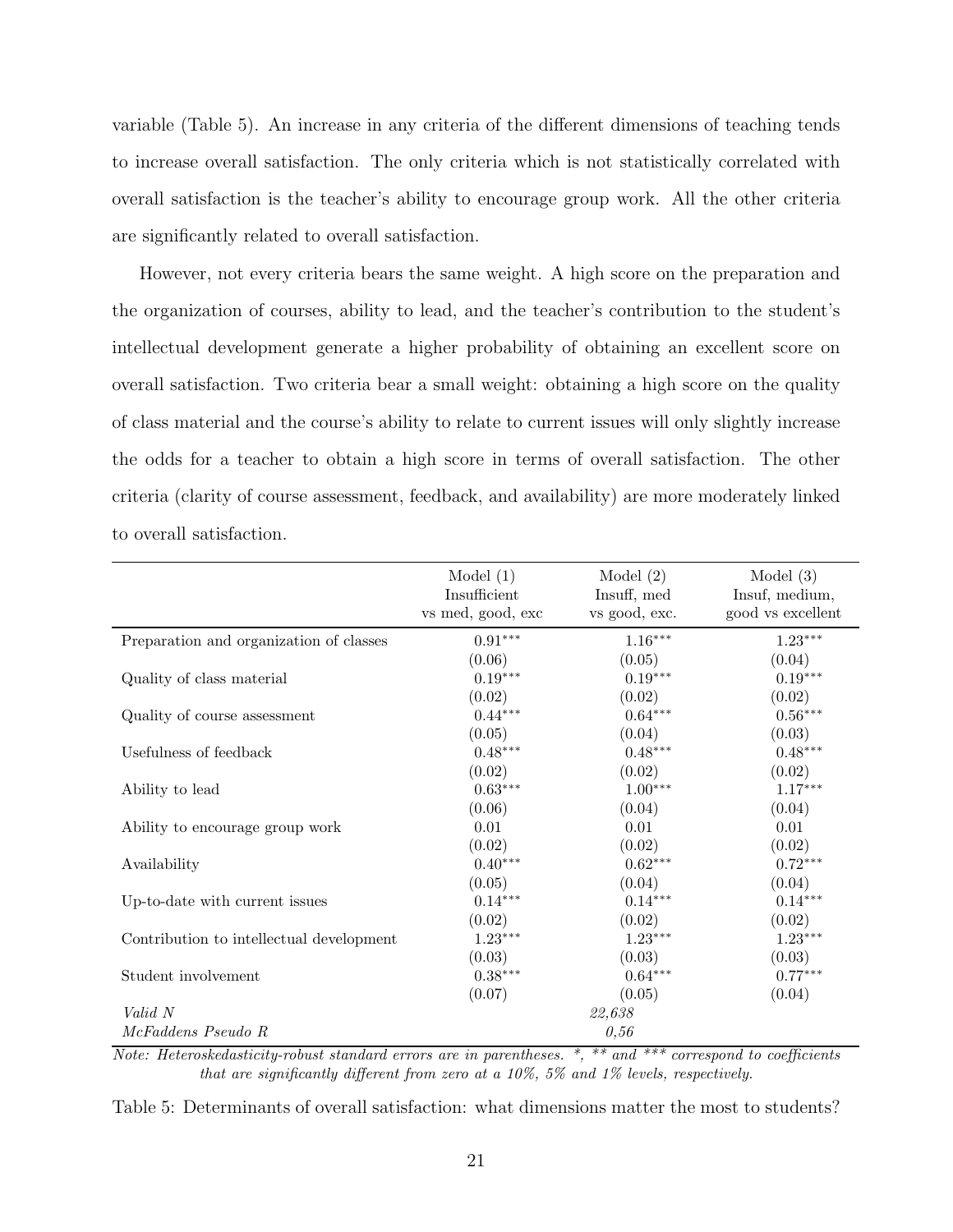Finally, students who self report a high level of involvement tend to also declare a high level of overall satisfaction. The weight of self-involvement increases for higher values of overall satisfaction.

|                         |              | Female students |              |              | Male students         |                       |
|-------------------------|--------------|-----------------|--------------|--------------|-----------------------|-----------------------|
|                         | Model $(1)$  | Model $(2)$     | Model $(3)$  | Model $(1)$  | Model $(2)$           | Model $(3)$           |
|                         | Ins. vs med. | Ins., med.      | Ins, med.    | Ins. vs med. | Ins., med.            | Ins, med.             |
|                         | good, exc.   | vs good, exc.   | good vs Exc. | good, exc.   | vs good, exc.         | good vs Exc.          |
| Prep./org. of classes   | $0.95***$    | $1.25***$       | $1.30***$    | $0.85***$    | $1.03***$             | $1.15***$             |
| Class material          | (0.08)       | (0.06)          | (0.06)       | (0.09)       | (0.07)                | (0.06)                |
|                         | $0.18***$    | $0.18***$       | $0.18***$    | $0.21***$    | $0.21***$             | $0.21***$             |
| Course assessment       | (0.03)       | (0.03)          | (0.03)       | (0.03)       | (0.03)                | (0.03)                |
|                         | $0.38***$    | $0.62***$       | $0.59***$    | $0.58***$    | $0.58***$             | $0.58***$             |
| Feedback                | (0.07)       | (0.05)          | (0.05)       | (0.04)       | (0.04)                | (0.04)                |
|                         | $0.47***$    | $0.47***$       | $0.47***$    | $0.29***$    | $0.56***$             | $0.50^{***}\,$        |
| Ability to lead         | (0.03)       | (0.03)          | (0.03)       | (0.09)       | (0.06)                | 0.05                  |
|                         | $0.58***$    | $0.94***$       | $1.22***$    | $0.72***$    | $1.08***$             | $1.12***$             |
| Group work              | (0.07)       | (0.05)          | (0.05)       | (0.09)       | (0.06)                | (0.06)                |
|                         | $0.01\,$     | 0.01            | 0.01         | 0.01         | 0.01                  | 0.01                  |
| Availability            | (0.02)       | (0.02)          | (0.02)       | (0.03)       | (0.03)                | (0.03)                |
|                         | $0.38***$    | $0.61***$       | $0.72***$    | $0.44***$    | $0.62***$             | $0.73***$             |
| Current issues          | (0.07)       | (0.05)          | (0.05)       | (0.08)       | (0.06)                | (0.06)                |
|                         | $0.13***$    | $0.13***$       | $0.13***$    | $0.16***$    | $0.16***$             | $0.16^{\ast\ast\ast}$ |
| Contrib. to intel. dev. | (0.03)       | (0.03)          | (0.03)       | (0.03)       | (0.03)                | (0.03)                |
|                         | $1.29***$    | $1.29***$       | $1.29***$    | $1.16***$    | $1.16^{\ast\ast\ast}$ | $1.16***$             |
| Student involvement     | (0.04)       | (0.04)          | (0.04)       | (0.04)       | (0.04)                | (0.04)                |
|                         | $0.39***$    | $0.69***$       | $0.72***$    | $0.37***$    | $0.58***$             | $0.84***$             |
|                         | (0.09)       | (0.07)          | (0.06)       | (0.11)       | (0.08)                | 0.06                  |

Table 6: Determinants of overall satisfaction: what dimensions matter the most, by student gender

In table 6, I show the results of running the same regression, but this time on the two sub-samples of female and male students. The results suggest that female students tend to attribute a larger weight to the preparation and organization of courses when determining overall satisfaction, compared to male students. The same observation holds true for the teacher's ability to contribute to student intellectual development: female students care more about this criteria than male students. For both genders, these two criteria remain very important criteria. Female students find that leadership skills are more important in determining an excellent overall satisfaction score, whereas male students give a larger weight to this criteria for models (1) and (2) of overall satisfaction.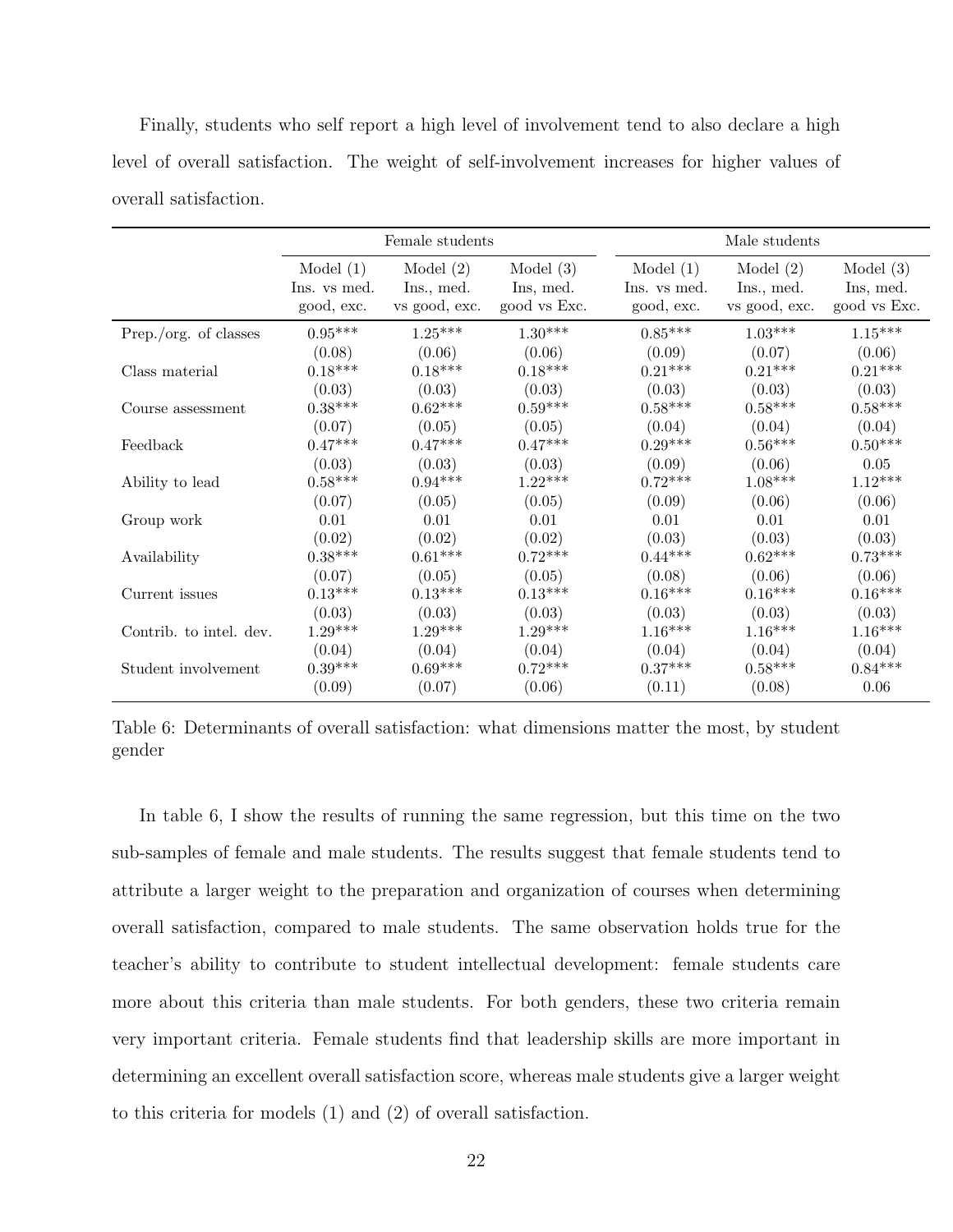#### 5.2 Gender differences in perceptions of teaching quality

In this section, I apply the same model as the baseline model for section 4, but I use each dimension of teaching as the dependent variable, instead of overall satisfaction. Table 7 shows the results of the main variables of interest for the generalized ordered logit model on teaching dimensions 1 and 2, and Table 8 for teaching dimensions 3 and 4.

Regarding teaching dimensions 1 and 2, male students tend to give higher scores to male teachers in most dimension, but the premium especially concerns the likelihood of a male student giving an excellent score to a male teacher. This result is particularly true for three criteria: the preparation and the organization of classes, the quality of class material, and the clarity of course assessment.

Female teachers appear to benefit from a premium in terms of teaching dimension 1: being a female teacher increases the likelihood of obtaining a higher score in terms of preparation and organization of classes, as well as the quality of class material. Also, students tend to consider that female teachers do a better job in terms of usefulness of feedback.

Gender biases tend to be much stronger along teaching dimensions 3 and 4. Being a female teacher reduces the likelihood of obtaining higher scores on all five criteria that define dimensions 3 and 4 of teaching. The negative effect of being a female teacher is especially strong regarding a student's perception of the female teacher's ability to lead, how up-to-date a female teacher might be regarding current issues, and a female teacher's ability to contribute to student intellectual development.

The coefficients on ability to lead and contribution to intellectual development largely explain female teachers' lower overall satisfaction scores, since these two criteria are strong determinants of overall satisfaction. The negative bias of students regarding female teachers' connections to current issues is all the more interesting that this criteria is very weakly correlated with overall satisfaction. Despite the fact that students essentially disregard this criteria as being important, they tend to give higher scores to male teachers.

The fixed effect logit models yield very similar results (tables 9 and 10). While female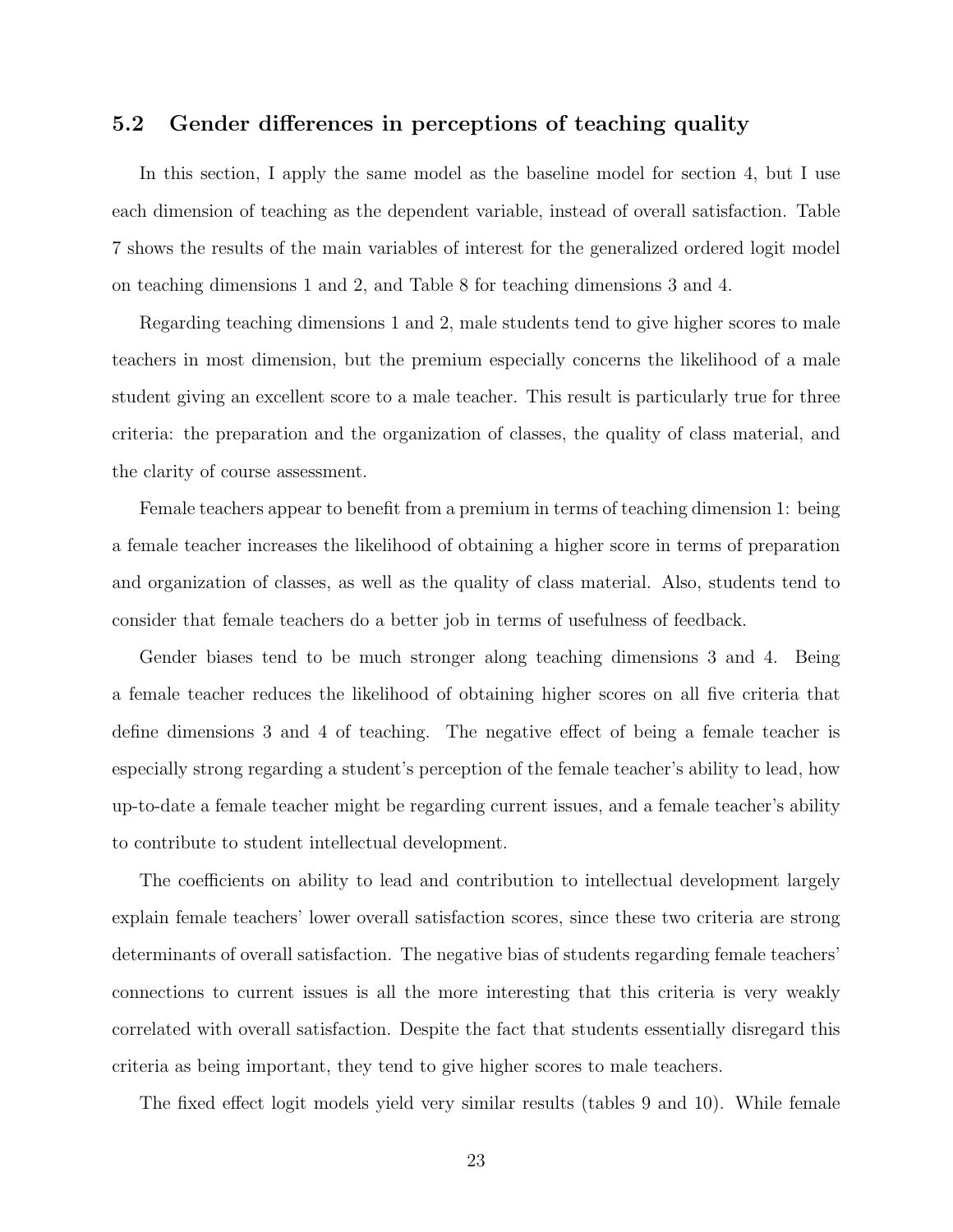|                                                | Model $(1)$<br>Insufficient | Model $(2)$<br>Insuff, med | Model $(3)$<br>Insuf, medium, |
|------------------------------------------------|-----------------------------|----------------------------|-------------------------------|
|                                                | vs med, good, exc           | vs good, exc.              | good vs excellent             |
| Panel A. Preparation & organization of classes |                             |                            |                               |
| Student & teacher male                         | $-0.09$                     | $0.16***$                  | $0.37***$                     |
|                                                | (0.11)                      | (0.07)                     | (0.06)                        |
| Teacher female                                 | $0.12***$                   | $0.12***$                  | $0.12***$                     |
|                                                | (0.04)                      | (0.04)                     | (0.04)                        |
| Student female                                 | $-0.16*$                    | 0.00                       | $0.14***$                     |
|                                                | (0.10)                      | (0.06)                     | (0.05)                        |
| Panel B. Quality of class material             |                             |                            |                               |
| Student & teacher male                         | 0.07                        | $0.17***$                  | $0.33***$                     |
|                                                | (0.07)                      | (0.06)                     | (0.06)                        |
| Teacher female                                 | $0.16***$                   | $0.16***$                  | $0.16***$                     |
|                                                | (0.04)                      | (0.04)                     | (0.04)                        |
| Student female                                 | 0.06                        | 0.06                       | 0.06                          |
|                                                | (0.04)                      | (0.04)                     | (0.04)                        |
| Panel C. Clarity of course assessment          |                             |                            |                               |
| Student & teacher male                         | $-0.07$                     | 0.06                       | $0.14***$                     |
|                                                | (0.07)                      | (0.06)                     | (0.06)                        |
| Teacher female                                 | 0.06                        | 0.06                       | 0.06                          |
|                                                | (0.04)                      | (0.04)                     | (0.04)                        |
| Student female                                 | $-0.13***$                  | $-0.13***$                 | $-0.13***$                    |
|                                                | (0.04)                      | (0.04)                     | (0.04)                        |
| Panel D. Usefulness of feedback                |                             |                            |                               |
| Student & teacher male                         | $0.24***$                   | $0.24***$                  | $0.24***$                     |
|                                                | (0.05)                      | (0.05)                     | (0.05)                        |
| Teacher female                                 | $0.07**$                    | $0.07**$                   | $0.07**$                      |
|                                                | (0.04)                      | (0.04)                     | (0.04)                        |
| Student female                                 | $-0.03$                     | $-0.03$                    | $-0.03$                       |
|                                                | (0.04)                      | (0.04)                     | (0.04)                        |
| Observations                                   | 22,464                      |                            |                               |
| R <sub>2</sub>                                 | 0.02                        |                            |                               |

Note: Heteroskedasticity-robust standard errors are in parentheses. \*, \*\* and \*\*\* correspond to coefficients that are significantly different from zero at a 10%, 5% and 1% levels, respectively.

Table 7: Coefficients on main variables of interest for generalized ordered logit estimations with teaching dimensions one (course content) and two (homework and tests) as dependent variables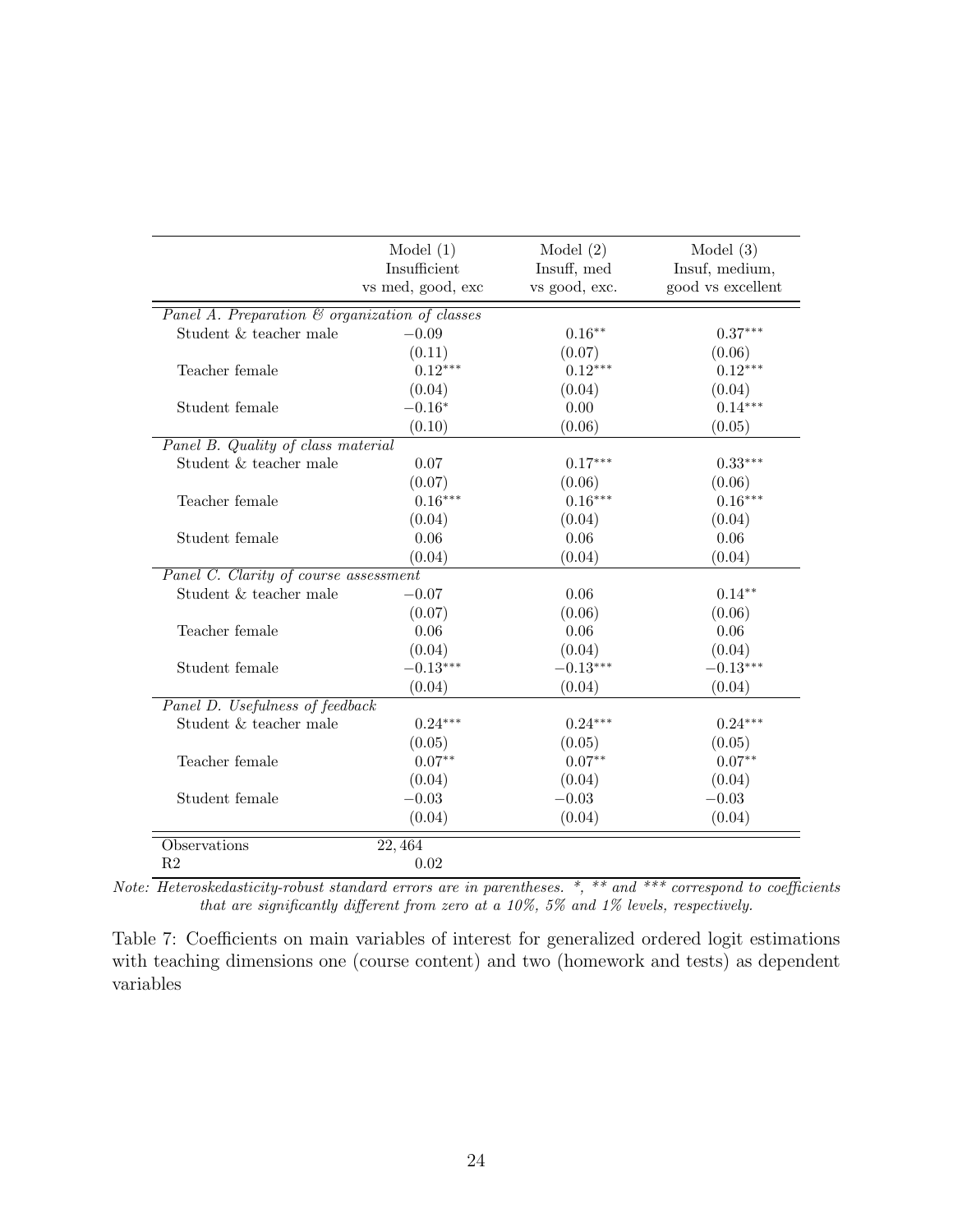|                                                   | Model $(1)$<br>Insufficient<br>vs med, good, exc | Model $(2)$<br>Insuff, med<br>vs good, exc. | Model $(3)$<br>Insuf, medium,<br>good vs excellent |
|---------------------------------------------------|--------------------------------------------------|---------------------------------------------|----------------------------------------------------|
| Panel A. Ability to lead                          |                                                  |                                             |                                                    |
| Student & teacher male                            | 0.08                                             | $0.15***$                                   | $0.33***$                                          |
|                                                   | (0.09)                                           | (0.06)                                      | (0.06)                                             |
| Teacher female                                    | $-0.44***$                                       | $-0.44***$                                  | $-0.44***$                                         |
|                                                   | (0.04)                                           | (0.04)                                      | (0.04)                                             |
| Student female                                    | $0.16***$                                        | 0.04                                        | 0.01                                               |
|                                                   | (0.07)                                           | (0.05)                                      | (0.05)                                             |
| Panel B. Ability to encourage group work          |                                                  |                                             |                                                    |
| Student & teacher male                            | $0.18***$                                        | $0.18***$                                   | $0.18***$                                          |
|                                                   | (0.05)                                           | (0.05)                                      | (0.05)                                             |
| Teacher female                                    | $0.18***$                                        | $0.09**$                                    | $-0.11**$                                          |
|                                                   | (0.04)                                           | (0.04)                                      | (0.05)                                             |
| Student female                                    | 0.04                                             | 0.02                                        | $-0.14***$                                         |
|                                                   | (0.05)                                           | (0.05)                                      | (0.05)                                             |
| Panel C. Availability                             |                                                  |                                             |                                                    |
| Student & teacher male                            | $0.19***$                                        | $0.19***$                                   | $0.19***$                                          |
|                                                   | (0.05)                                           | (0.05)                                      | (0.05)                                             |
| Teacher female                                    | $-0.08**$                                        | $-0.08**$                                   | $-0.08**$                                          |
|                                                   | (0.04)                                           | (0.04)                                      | (0.04)                                             |
| Student female                                    | $-0.06$                                          | $-0.06$                                     | $-0.06$                                            |
|                                                   | (0.04)                                           | (0.04)                                      | (0.04)                                             |
| Panel D. Up-to-date with current issues           |                                                  |                                             |                                                    |
| Student & teacher male                            | $-0.19**$                                        | $0.14***$                                   | $0.30***$                                          |
|                                                   | (0.09)                                           | (0.06)                                      | (0.06)                                             |
| Teacher female                                    | $-0.67***$                                       | $-0.56***$                                  | $-0.51***$                                         |
|                                                   | (0.07)                                           | (0.04)                                      | (0.04)                                             |
| Student female                                    | $-0.01$                                          | $-0.01$                                     | $-0.01$                                            |
|                                                   | (0.04)                                           | (0.04)                                      | (0.04)                                             |
| Panel E. Contribution to intellectual development |                                                  |                                             |                                                    |
| Student & teacher male                            | $0.28***$                                        | $0.28***$                                   | $0.28***$                                          |
|                                                   | (0.05)                                           | (0.05)                                      | (0.05)                                             |
| Teacher female                                    | $-0.23***$                                       | $-0.23***$                                  | $-0.23***$                                         |
|                                                   | (0.04)                                           | (0.04)                                      | (0.04)                                             |
| Student female                                    | $0.12**$                                         | $0.08*$                                     | $-0.06$                                            |
|                                                   | (0.06)                                           | (0.05)                                      | (0.05)                                             |
| Observations                                      | $\overline{22,461}$                              |                                             |                                                    |
| R <sub>2</sub>                                    | 0.02                                             |                                             |                                                    |

Note: Heteroskedasticity-robust standard errors are in parentheses. \*, \*\* and \*\*\* correspond to coefficients that are significantly different from zero at a 10%, 5% and 1% levels, respectively.

Table 8: Coefficients on main variables of interest for generalized ordered logit estimations with teaching dimensions three (delivery style) and four (link to wider issues) as dependent variables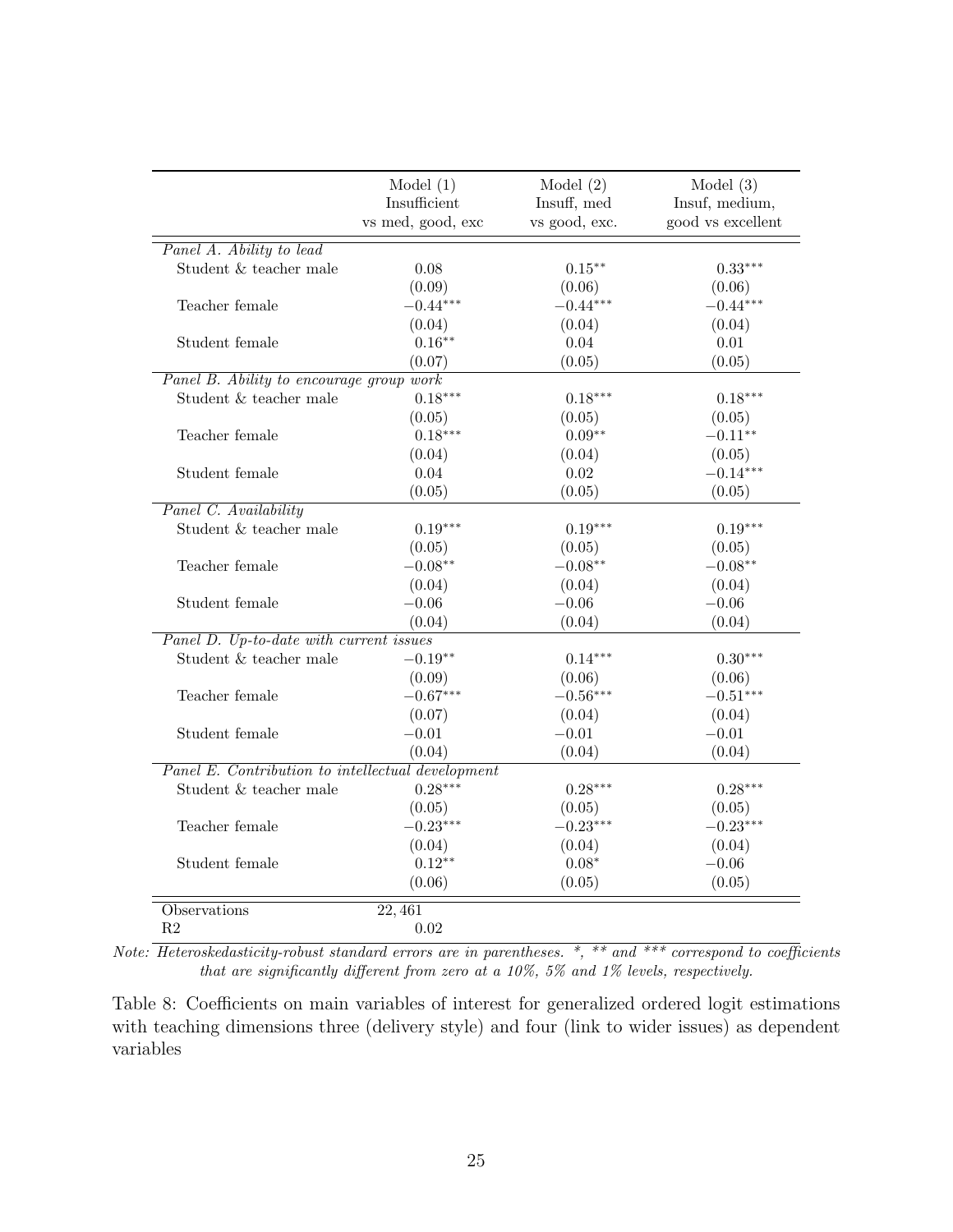teachers tend to obtain higher scores on teaching dimensions 1 and 2, male students tend to rate male teachers higher in all dimensions. Female teachers receive much lower scores in terms of their perceived ability to lead, how up-to-date they are with current issues, and their ability to contribute to student intellectual development.

|                                                | Logit<br>(1) | DvS<br>(2) | BUC<br>(3) | Logit<br>(4) | DvS<br>(5) | <b>BUC</b><br>(6) |       |
|------------------------------------------------|--------------|------------|------------|--------------|------------|-------------------|-------|
|                                                |              |            |            |              |            |                   |       |
| Panel A. Preparation & organization of classes |              |            |            |              |            |                   |       |
| Student & teacher male                         | $0.26***$    | $0.40***$  | $0.35***$  | $0.28***$    | $0.41***$  | $0.32***$         |       |
|                                                | (0.08)       | (0.07)     | (0.07)     | (0.08)       | (0.06)     | (0.07)            |       |
| Teacher female                                 | $0.17***$    | $0.16***$  | $0.13***$  |              |            |                   |       |
|                                                | (0.06)       | (0.04)     | (0.04)     |              |            |                   |       |
| Student female                                 |              |            |            | 0.05         | $0.017***$ | 0.08              |       |
|                                                |              |            |            | (0.07)       | (0.05)     | (0.06)            |       |
| Panel B. Quality of class material             |              |            |            |              |            |                   |       |
| Student & teacher male                         | $0.28***$    | $0.30***$  | $0.27***$  | $0.31***$    | $0.24***$  | $0.28***$         |       |
|                                                | (0.08)       | (0.07)     | (0.07)     | (0.07)       | (0.06)     | (0.07)            |       |
| Teacher female                                 | $0.18***$    | $0.13***$  | $0.14***$  |              |            |                   |       |
|                                                | (0.05)       | (0.04)     | (0.05)     |              |            |                   |       |
| Student female                                 |              |            |            | $0.17***$    | 0.06       | $0.09*$           |       |
|                                                |              |            |            | (0.06)       | (0.05)     | (0.05)            | Note: |
|                                                |              |            |            |              |            |                   |       |
| Panel C. Clarity of course assessment          | $0.20***$    | $0.22***$  |            |              |            |                   |       |
| Student & teacher male                         |              |            | $0.18***$  | $0.13*$      | 0.10       | 0.11              |       |
|                                                | (0.08)       | (0.06)     | (0.07)     | (0.07)       | (0.06)     | (0.07)            |       |
| Teacher female                                 | $0.12**$     | $0.11***$  | $0.13***$  |              |            |                   |       |
|                                                | (0.05)       | (0.04)     | (0.04)     |              |            |                   |       |
| Student female                                 |              |            |            | $-0.09$      | $-0.12**$  | $-0.11**$         |       |
|                                                |              |            |            | (0.06)       | (0.05)     | (0.06)            |       |
| Panel D. Usefulness of feedback                |              |            |            |              |            |                   |       |
| Student $\&$ teacher male                      | $0.35***$    | $0.33***$  | $0.33***$  | $0.30***$    | $0.27***$  | $0.24***$         |       |
|                                                | (0.07)       | (0.06)     | (0.07)     | (0.07)       | (0.06)     | (0.07)            |       |
| Teacher female                                 | $0.12**$     | $0.09**$   | $0.09**$   |              |            |                   |       |
|                                                | (0.05)       | (0.04)     | (0.04)     |              |            |                   |       |
| Student female                                 |              |            |            | 0.02         | $-0.04$    | $-0.04$           |       |
|                                                |              |            |            | (0.06)       | (0.05)     | (0.06)            |       |
| FE                                             | Student      | Student    | Student    | Teacher      | Teacher    | Teacher           |       |

Heteroskedasticity-robust standard errors are in parentheses.  $*,$   $**$  and  $***$  correspond to coefficients that are significantly different from zero at a 10%, 5% and 1% levels, respectively. The regressions in columns (1) to (3) also include teacher and class control variables, whereas those in columns (4) to (6) include student and class control variables.

Table 9: Coefficients on main variables of interest for fixed effects logit estimations with teaching dimensions one (course content) and two (homework and tests) as dependent variables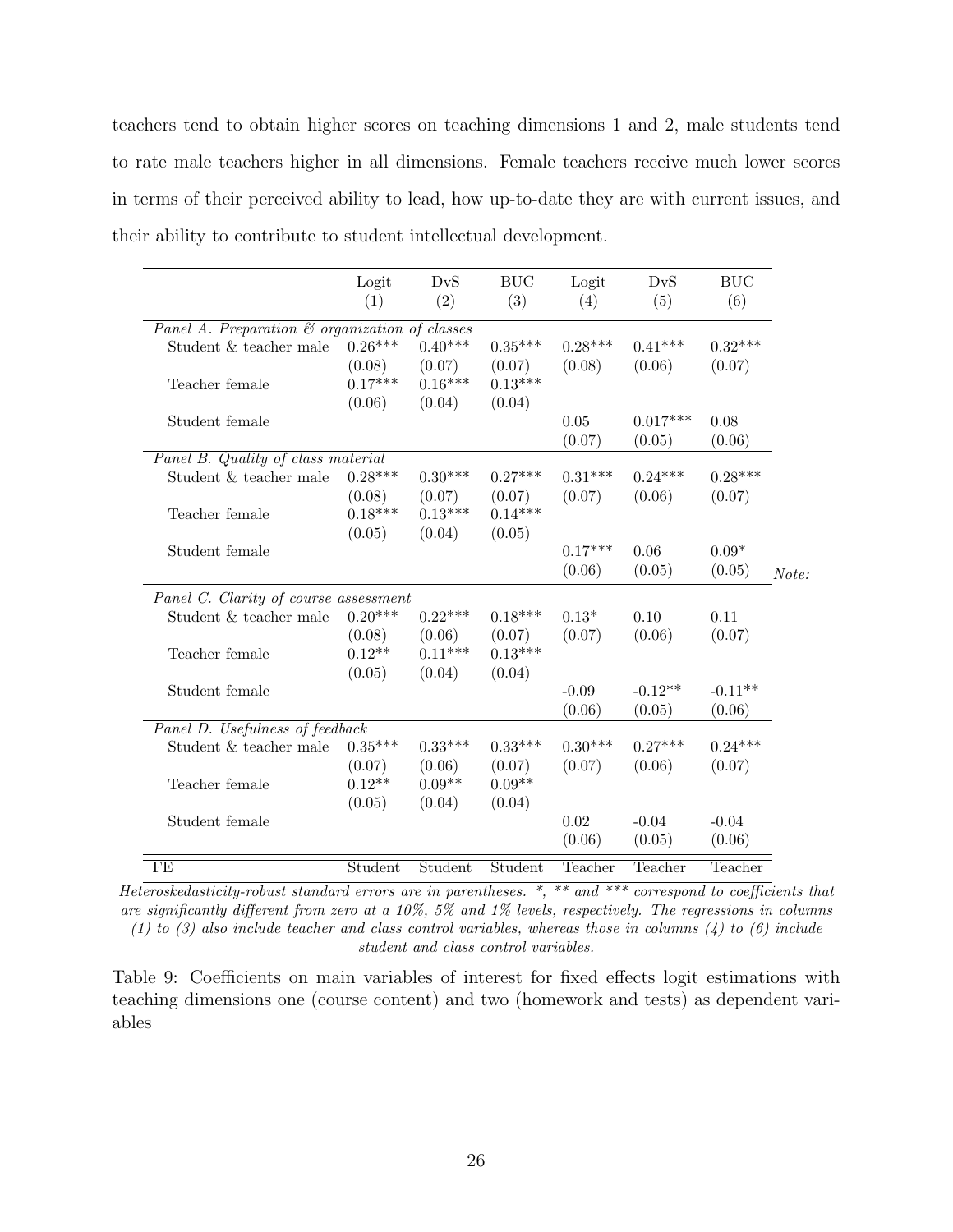|                                            | Logit<br>(1) | DvS<br>(2) | <b>BUC</b><br>(3) | Logit<br>(4) | DvS<br>(5) | BUC<br>(6) |
|--------------------------------------------|--------------|------------|-------------------|--------------|------------|------------|
| Panel A. Ability to lead                   |              |            |                   |              |            |            |
| Student & teacher male                     | $0.23***$    | $0.32***$  | $0.32***$         | $0.25***$    | $0.35***$  | $0.31***$  |
|                                            | (0.08)       | (0.07)     | (0.07)            | (0.08)       | (0.06)     | (0.07)     |
| Teacher female                             | $-0.53***$   | $-0.58***$ | $-0.62***$        |              |            |            |
|                                            | (0.05)       | (0.04)     | (0.04)            |              |            |            |
| Student female                             |              |            |                   | 0.07         | 0.04       | 0.08       |
|                                            |              |            |                   | (0.05)       | (0.05)     | (0.06)     |
| Panel B. Ability to encourage group work   |              |            |                   |              |            |            |
| Student & teacher male                     | $0.19***$    | $0.22***$  | $0.22***$         | $0.24***$    | $0.21***$  | $0.21***$  |
|                                            | (0.07)       | (0.07)     | (0.07)            | (0.07)       | (0.06)     | (0.06)     |
| Teacher female                             | 0.06         | 0.05       | 0.02              |              |            |            |
|                                            | (0.05)       | (0.04)     | (0.04)            |              |            |            |
| Student female                             |              |            |                   | 0.04         | $-0.02$    | $-0.02$    |
|                                            |              |            |                   | (0.05)       | (0.04)     | (0.05)     |
| Panel C. Availability                      |              |            |                   |              |            |            |
| Student & teacher male                     | $0.17*$      | $0.26***$  | $0.23***$         | $0.24***$    | $0.32***$  | $0.25***$  |
|                                            | (0.09)       | (0.07)     | (0.07)            | (0.08)       | (0.07)     | (0.08)     |
| Teacher female                             | $-0.09$      | $-0.08*$   | $-0.07$           |              |            |            |
|                                            | (0.06)       | (0.04)     | (0.04)            |              |            |            |
| Student female                             |              |            |                   | $-0.02$      | $0.02\,$   | $-0.04$    |
|                                            |              |            |                   | (0.07)       | (0.06)     | (0.06)     |
| Panel D. Up-to-date with current issues    |              |            |                   |              |            |            |
| Student & teacher male                     | $0.19**$     | $0.28***$  | $0.25***$         | $0.15**$     | $0.18***$  | $0.22***$  |
|                                            | (0.09)       | (0.07)     | (0.07)            | (0.08)       | (0.06)     | (0.07)     |
| Teacher female                             | $-0.71***$   | $-0.68***$ | $-0.73***$        |              |            |            |
|                                            | (0.06)       | (0.04)     | (0.04)            |              |            |            |
| Student female                             |              |            |                   | $-0.02$      | $-0.10**$  | $-0.01$    |
|                                            |              |            |                   | (0.06)       | (0.05)     | (0.05)     |
| Panel E. Contribution to intellectual dev. |              |            |                   |              |            |            |
| Student & teacher male                     | $0.37***$    | $0.37***$  | $0.38***$         | $0.40***$    | $0.35***$  | $0.36***$  |
|                                            | (0.08)       | (0.07)     | (0.07)            | (0.08)       | (0.06)     | (0.07)     |
| Teacher female                             | $-0.26***$   | $-0.28***$ | $-0.35***$        |              |            |            |
|                                            | (0.05)       | (0.05)     | (0.04)            |              |            |            |
| Student female                             |              |            |                   | $0.13**$     | $-0.02$    | 0.04       |
|                                            |              |            |                   | (0.06)       | (0.05)     | (0.05)     |
| $\overline{\text{FE}}$                     | Student      | Student    | Student           | Teacher      | Teacher    | Teacher    |

Note: Heteroskedasticity-robust standard errors are in parentheses. \*, \*\* and \*\*\* correspond to coefficients that are significantly different from zero at a 10%, 5% and 1% levels, respectively. The regressions in columns (1) to (3) also include teacher and class control variables, whereas those in columns (4) to (6) include student and class control variables.

Table 10: Coefficients on main variables of interest for fixed effects logit estimations with teaching dimensions three (delivery style) and four (link to wider issues) as dependent variables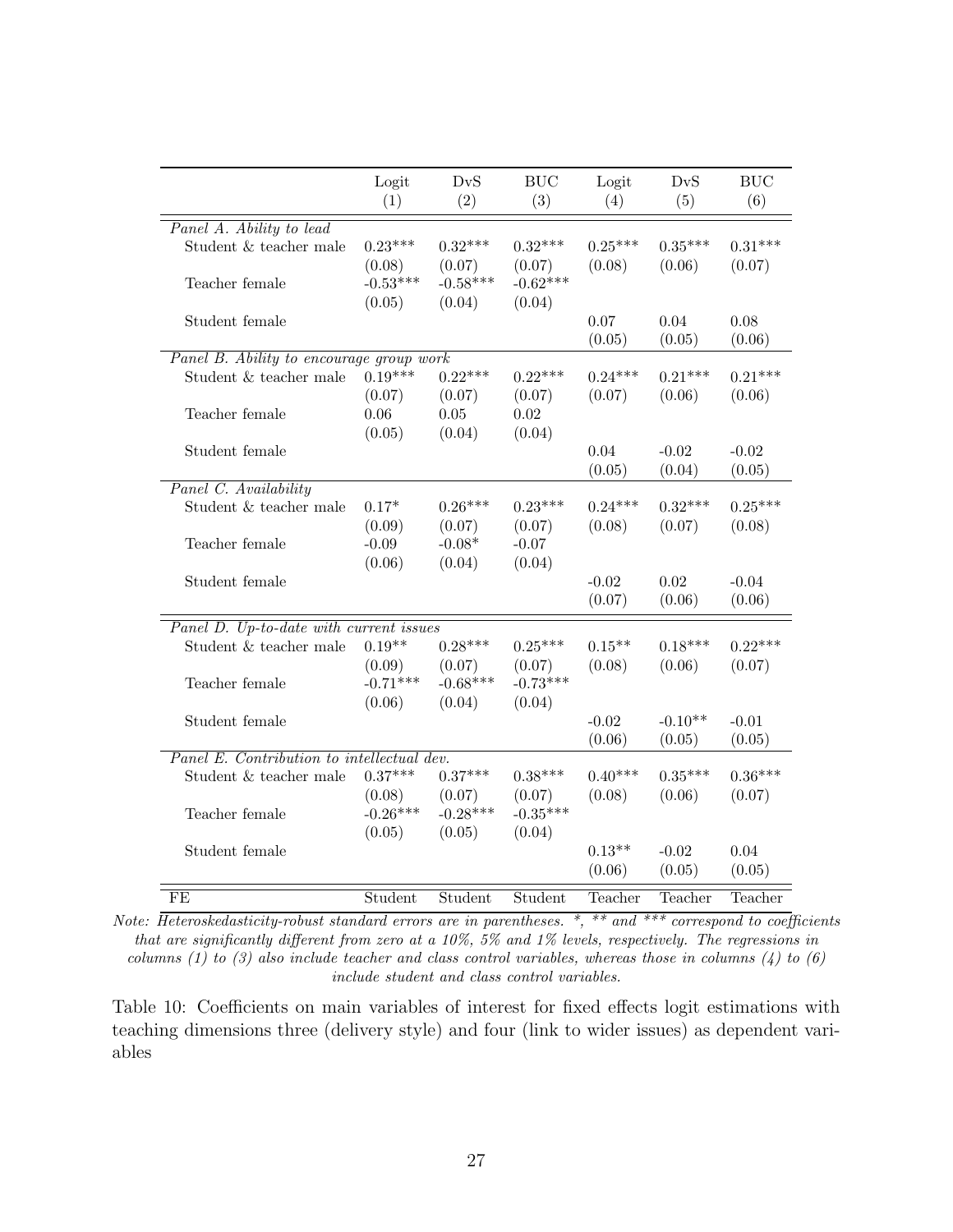## 6 Discussion

Could it be that these results actually show that male teachers are better teachers than female teachers? How do we know that the results of male teachers reflect a student bias and not higher productivity? To answer these questions, I looked at another possible measure of teacher productivity, which could be how well students perform on the final exam. The advantage of looking at a student's performance on the final exam is that all students take the same final exam, the correction of which is anonymous, thus preventing same seminar teacher biases in correction.

If SET scores really measured teacher productivity, then there should be some type of correlation between how well students perform on the final exam and how they rate their teachers. Indeed, teachers who enable their students to succeed on the final exam should obtain higher SET scores. However, there is almost no correlation between how well students perform on the final exam, and how they rate their teachers in terms of overall satisfaction.

Figure 1 plots the average overall satisfaction score that students attribute for each grade they obtained on the final exam. While students who perform worse on the final exam do appear to slightly rate their teachers lower in terms of overall satisfaction, the main finding that stands-out on this figure is that male students tend to rate male teachers higher, independently of the grade they receive on the final exams.

The results in this paper tend to reinforce the findings of Carrell et al. [2010], who showed that teacher quality is not necessarily linked to SET scores, as teachers who obtain high SET scores tend to favor contemporaneous student achievement, whereas teachers who promote higher follow-on achievement tend to receive lower SET scores. But if SET scores are not correlated with student performance, then what do SET scores measure? One possibility could be that that students measure the pleasure they have of attending class with a given teaching when completing SET scores. A teacher who is viewed as dynamic makes the classroom experience more pleasurable, thus increasing SET scores.

Another possibility would be that male students identify with male teachers as role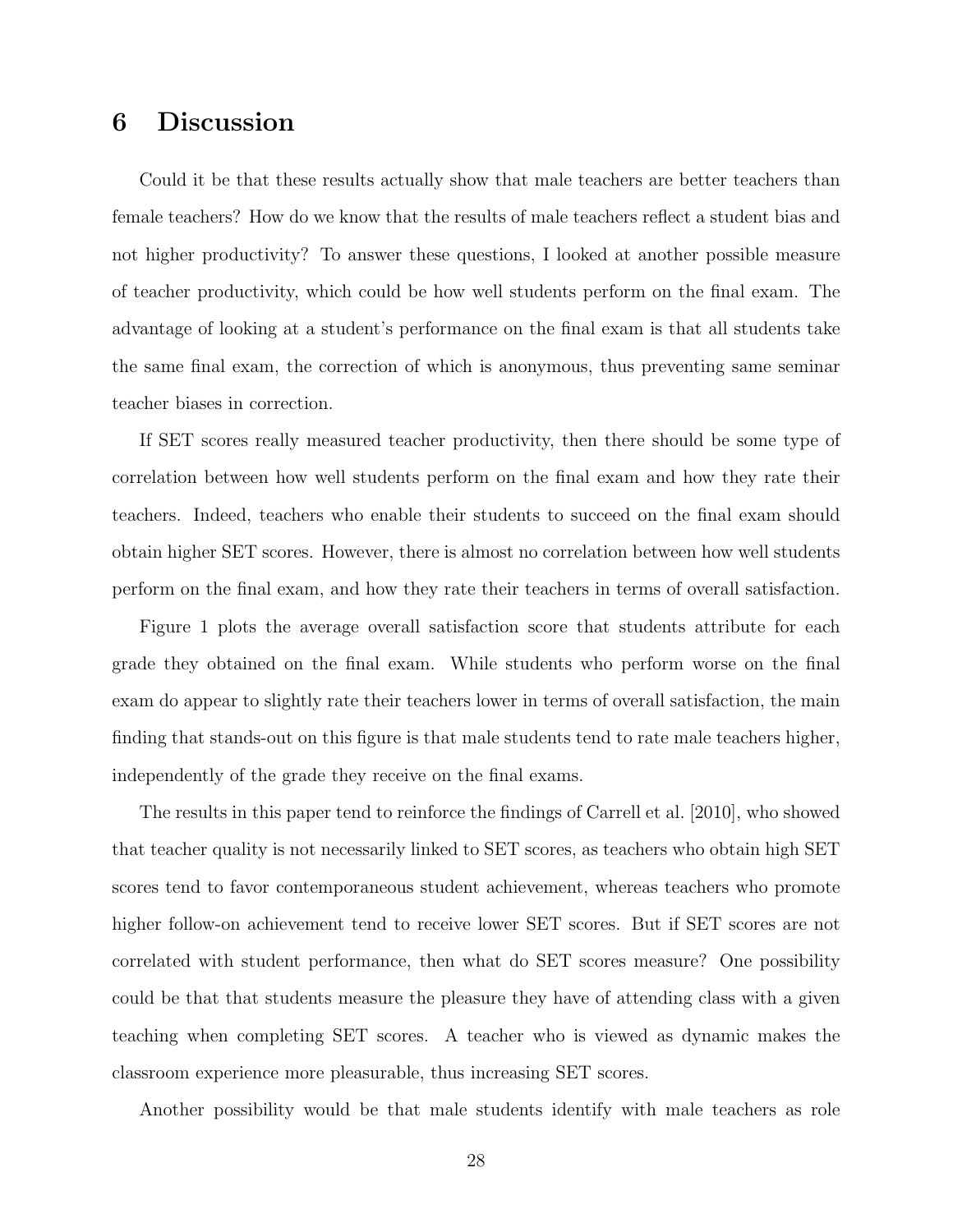

Figure 1: Average overall satisfaction and final exam grades

models, but female students do not. A historian who used to teach at this university once commented that "this temptation of conformism comes first of all from the student base in itself, meaning the a priori image that the student base forms of the university and its desire to adapt to it. (...) The essential point, though, is that these young people do not do much more than refer to who appears to them as being the genuine model of the success to which they aspire: their lecturers, young civil servants. I am not sure that the theory of reproduction expressed by Pierre Bourdieu is generally valid. At [this university] however, it works quite well. The young civil servants have been replaced by their own students, who have also been replaced by their own students." <sup>13</sup> Although the adjunct lecturers at this

<sup>13</sup>"Cette tentation du conformisme vient d'abord de la base tudiante elle-mme, c'est--dire l'image a priori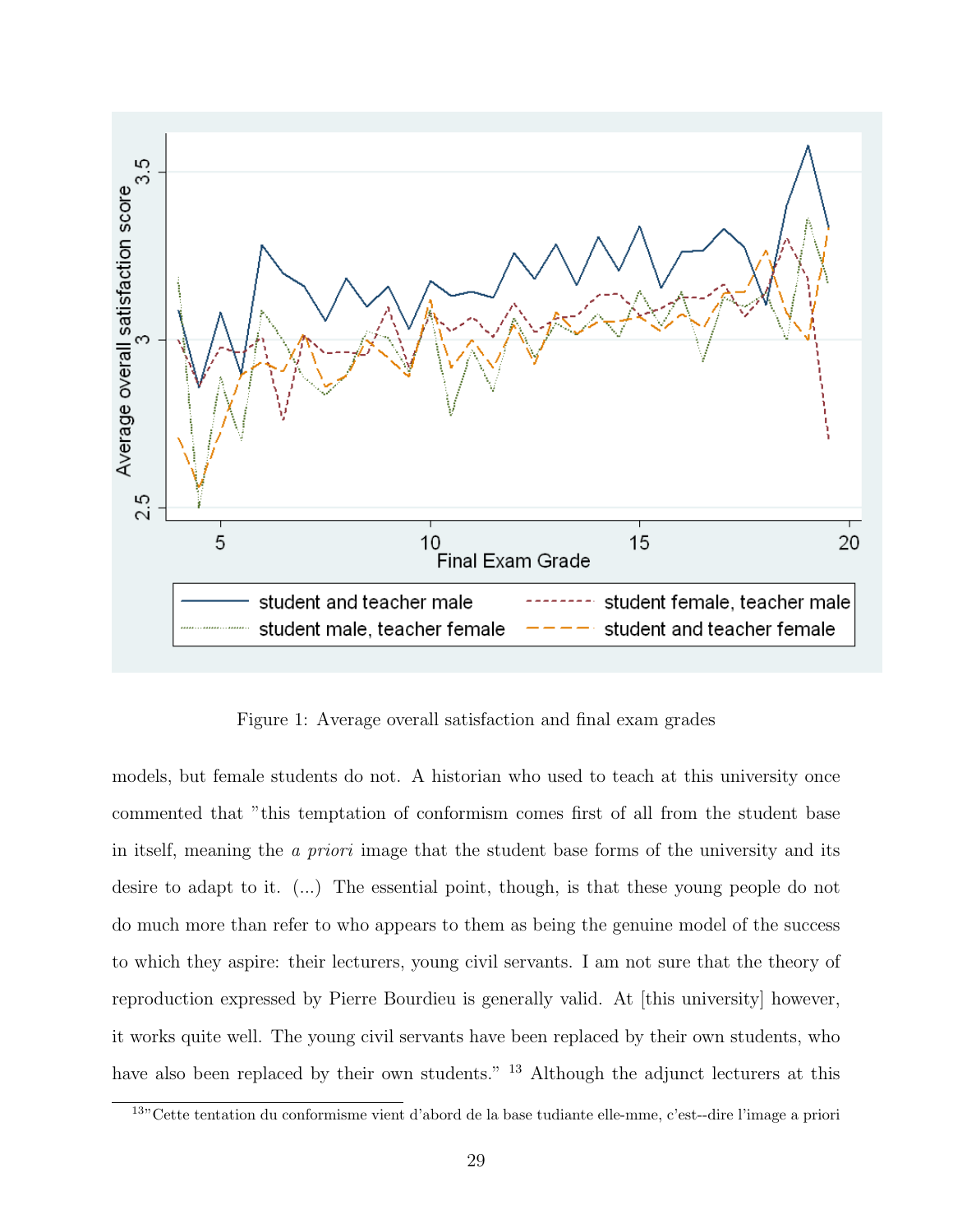university tend not to be civil servants anymore, the identification that male students have towards their male teachers remains a plausible explanation.

## 7 Concluding remarks

While male students express their preferences for male teachers in student evaluation of teachers, female students tend to be generally less satisfied with courses. Because evaluations are anonymous, students can freely express their biases in evaluations.

As a consequence of student biases, female teachers tend to have to invest in more timeconsuming dimensions of teaching if they want to increase their SET scores. These dimensions include the preparation, organization, and quality of course material. Male teachers, on the other hand, can invest in less time-consuming dimensions, such as leadership skills or discussing current events in class. Despite their efforts, female teachers are not really rewarded in terms of the intellectual development that students feel.

These findings suggest that SETs increase biases against female teachers. And male teachers have a premium based on gender.

## Appendix

qu'elle se fait de la maison et de son dsir de s'y adapter. (...) L'essentiel reste pourtant que ces jeunes gens ne font gure que se rfrer ce qui leur apparat comme le modle mme de la russite laquelle ils aspirent : celui de leur matre de confrences, jeune haut fonctionnaire. Je ne suis pas sr que la thorie de la reproduction telle qu'elle se trouve nonce par Pierre Bourdieu soit gnralement valable. A Sciences Po en tout cas, elle fonctionne assez bien. Les jeunes fonctionnaires matres de confrences ont t remplacs par leurs propres lves, eux-mmes remplacs par leurs propres lves." Raoul Girardet, Singulirement libre, Paris, Perrin, 1990, p. 101.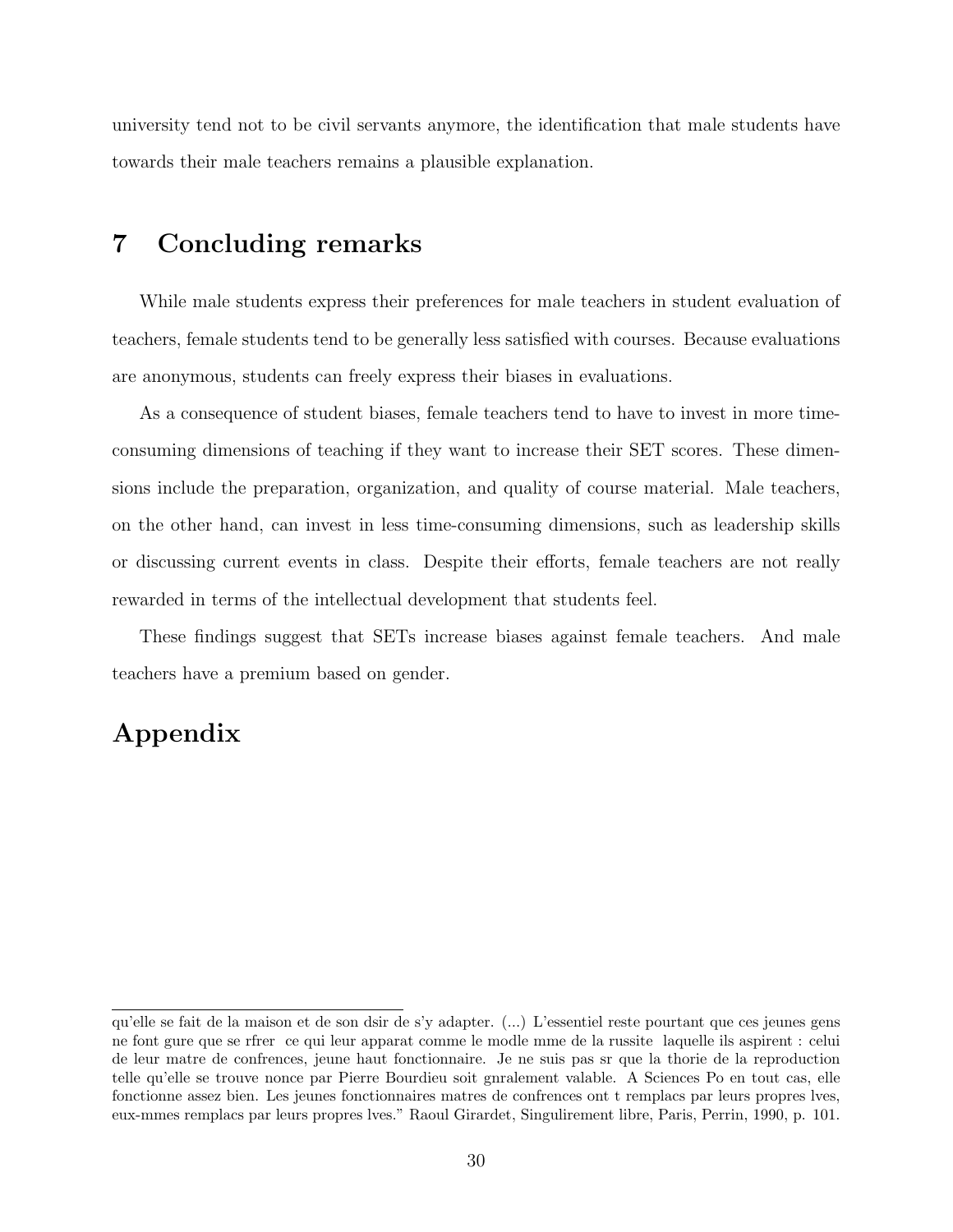|                                                                                                                                                                                                                                                                                                                                                                                                                                                                                                                                                                                                                                              | Excellent        | Good                 | Medium                            |           | Insufficient   Not pertinent |
|----------------------------------------------------------------------------------------------------------------------------------------------------------------------------------------------------------------------------------------------------------------------------------------------------------------------------------------------------------------------------------------------------------------------------------------------------------------------------------------------------------------------------------------------------------------------------------------------------------------------------------------------|------------------|----------------------|-----------------------------------|-----------|------------------------------|
| your intellectual development?<br>How do you evaluate your teachers availability and communication skills?<br>How do you evaluate the preparation and the organization of classes?<br>How do you evaluate your teachers ability to encourage group work?<br>How do you evaluate the courses ability to relate to current issues?<br>How do you evaluate the usefulness of the teaching materials?<br>criteria?<br>skills?<br>How do you evaluate your teachers class leadership<br>How do you evaluate your teachers contribution to<br>How do you evaluate the clarity of the assessment<br>How do you evaluate the usefulness of feedback? |                  |                      |                                   |           |                              |
| What is your overall level of satisfaction?                                                                                                                                                                                                                                                                                                                                                                                                                                                                                                                                                                                                  |                  |                      |                                   |           |                              |
| Compared with other courses this semester, I invested in this course.                                                                                                                                                                                                                                                                                                                                                                                                                                                                                                                                                                        | much more effort |                      | as much effort   much less effort |           |                              |
| How many assessments did you have throughout the semester?                                                                                                                                                                                                                                                                                                                                                                                                                                                                                                                                                                                   | $0$ to $2$       | 3 to 4               | $5$ to $6$                        | 7 or more |                              |
| Were oral presentation grades given back within the time deadlines?<br>Were written assignments given back within the time deadlines?                                                                                                                                                                                                                                                                                                                                                                                                                                                                                                        | $Y$ es           | $\tilde{\mathsf{z}}$ |                                   |           |                              |
| What are the points that the teacher could improve?<br>What are the strong points of this course?                                                                                                                                                                                                                                                                                                                                                                                                                                                                                                                                            |                  |                      |                                   |           |                              |

Table 11: Student Evaluation of Teachers Table 11: Student Evaluation of Teachers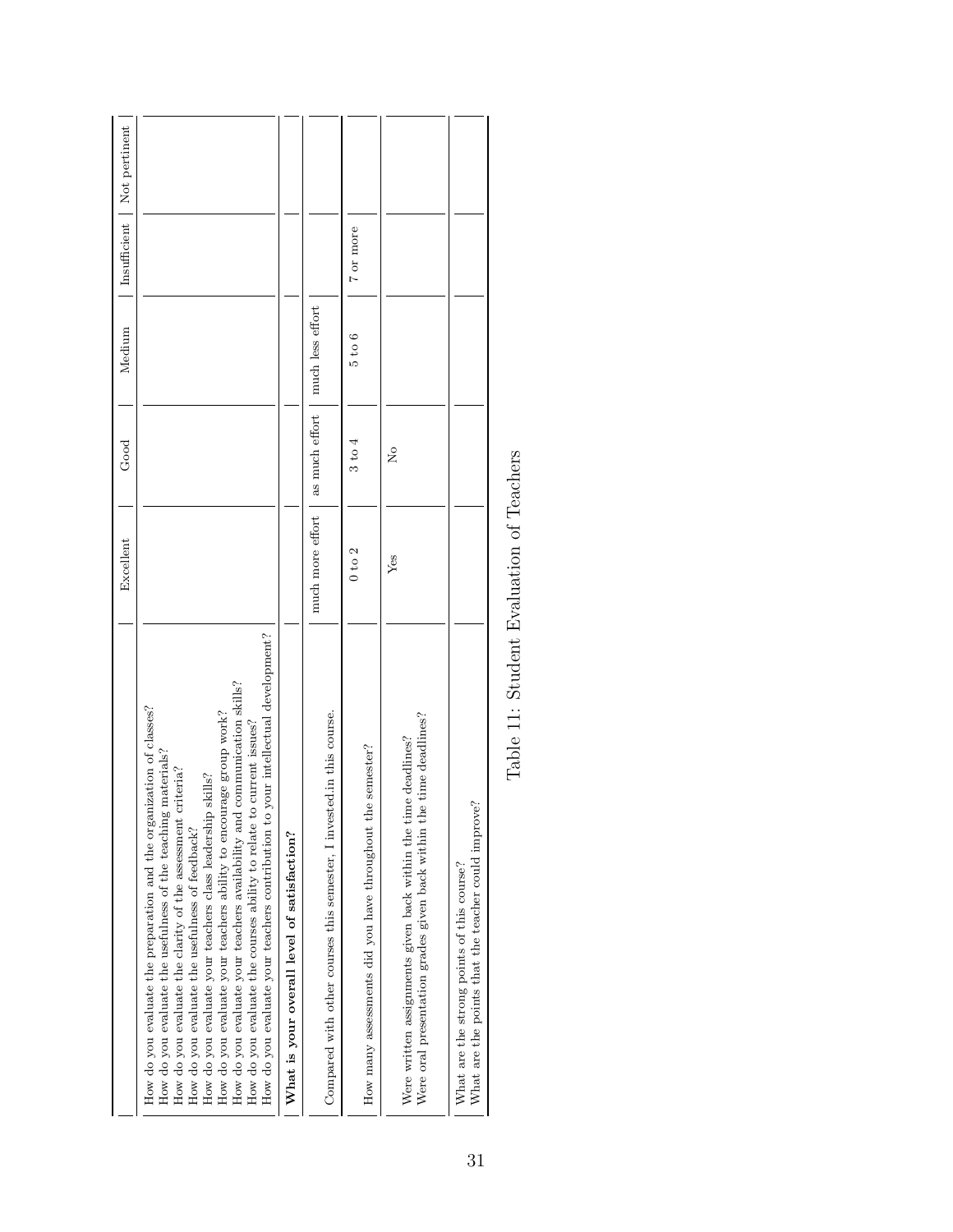|                                                  | History teach | ners                                                            | Micro teachers        |                                             | Pol. Inst. teachers |                                             | Macro teachers                              |                    | Pol. Sci. teachers                          |                                               | Socio teachers                              |                                             |
|--------------------------------------------------|---------------|-----------------------------------------------------------------|-----------------------|---------------------------------------------|---------------------|---------------------------------------------|---------------------------------------------|--------------------|---------------------------------------------|-----------------------------------------------|---------------------------------------------|---------------------------------------------|
| Variable                                         | Female        | Male                                                            | Female                | Male                                        | Female              | Male                                        | Female                                      | Male               | Female                                      | Male                                          | Female                                      | Male                                        |
| Overall level of satisfaction<br>Female students | 3.22          |                                                                 |                       | 2.91                                        | 3.03                | 3.13                                        |                                             | 2.92               |                                             | 3.12                                          |                                             | 3.01                                        |
| Male students                                    | 3.20          | $3.\overline{41}$<br>$3.\overline{41}$                          | $2.89\phantom{0}2.87$ | 3.01                                        | 3.19                | 3.34                                        | $\begin{array}{c} 2.83 \\ 2.82 \end{array}$ | 3.00               | $3.18$<br>$3.13$                            | 3.28                                          | $2.96$<br>$2.95$                            | 3.09                                        |
| Preparation /organization of classes             |               |                                                                 |                       |                                             |                     |                                             |                                             |                    |                                             |                                               |                                             |                                             |
| Female students                                  | 3.26          | $\frac{54}{25}$<br>က် က                                         | $2.91$<br>$2.93$      | $2.95$<br>$2.95$                            | 3.09                | $2.99$<br>$3.15$                            | $\!2.94\!$                                  | 2.88               | 3.18                                        | 3.11                                          | 3.10                                        | 3.04                                        |
| Male students                                    | 3.20          |                                                                 |                       |                                             | 3.17                |                                             | 2.85                                        | 2.91               | 3.17                                        | 3.15                                          | 3.01                                        | 3.11                                        |
| Quality of class material                        |               |                                                                 |                       |                                             |                     |                                             |                                             |                    |                                             |                                               |                                             |                                             |
| Female students                                  | 3.01          | $\frac{3}{2}$<br>$\sim$ $\sim$                                  | 2.86                  | 2.80                                        | 2.71                | 2.54                                        | 2.77                                        | 2.77               | 2.92                                        | 2.81                                          | 2.95                                        | 2.91                                        |
| Male students                                    | 2.94          |                                                                 | 2.85                  | 2.85                                        | 2.80                | 2.69                                        | 2.66                                        | 2.80               | 2.88                                        | 2.88                                          | 2.94                                        | 2.95                                        |
| Clarity of course assessment                     |               |                                                                 |                       |                                             |                     |                                             |                                             |                    |                                             |                                               |                                             |                                             |
| Female students                                  | $3.01\,$      | $\begin{array}{c} 2.90 \\ 3.02 \end{array}$                     |                       | $2.89$<br>$2.92$                            | 2.71                | $2.64$<br>$2.79$                            | 2.77                                        | $\!2.84\!$         | $2.83$<br>$2.91$                            | $2.76$<br>$2.95$                              | $\begin{array}{c} 2.66 \\ 2.71 \end{array}$ | $2.61$ $2.75$                               |
| Male students                                    | 2.98          |                                                                 | $2.90$ $2.97$         |                                             | 2.81                |                                             | 2.86                                        | 2.82               |                                             |                                               |                                             |                                             |
| Usefulness of feedback                           |               |                                                                 |                       |                                             |                     |                                             |                                             |                    |                                             |                                               |                                             |                                             |
| Female students                                  | 3.13          |                                                                 | 2.66                  | 2.60                                        | 2.83                |                                             | 2.64                                        | 2.61               | 2.91                                        | 2.89                                          | 2.70                                        | $2.66$                                      |
| Male students                                    | 3.11          | $\overline{.18}$<br>$\begin{array}{c} 3.01 \\ 3.18 \end{array}$ | 2.67                  | 2.68                                        | 2.92                | $2.78$<br>$2.99$                            | 2.64                                        | 2.66               | 2.98                                        | 3.03                                          | 2.66                                        | 2.76                                        |
| Ability to lead                                  |               |                                                                 |                       |                                             |                     |                                             |                                             |                    |                                             |                                               |                                             |                                             |
| Female students                                  | 3.08          |                                                                 | 2.70                  | $2.88$<br>$2.90$                            | 2.97                | $3.41$<br>$3.41$                            | 2.59                                        | 2.86               | 3.05                                        | $3.15$ $3.27$                                 | $2.79$<br>$2.75$                            | $2.99$<br>$3.11$                            |
| Male students                                    | 3.03          | $3.37$<br>$3.37$                                                | 2.69                  |                                             | 3.03                |                                             | 2.52                                        | 2.89               | 2.95                                        |                                               |                                             |                                             |
| Ability to encourage group work                  |               |                                                                 |                       |                                             |                     |                                             |                                             |                    |                                             |                                               |                                             |                                             |
| Female students                                  | 2.79          | $\begin{array}{c} 2.78 \\ 2.85 \end{array}$                     | $2.27$<br>$2.23$      | 2.11                                        | 2.31                | $\begin{array}{c} 2.56 \\ 2.73 \end{array}$ | 2.15                                        | 2.08               | $2.65\atop 2.75$                            | $2.35\phantom{}$                              | $2.75$<br>$2.64$                            | $\begin{array}{c} 2.73 \\ 2.76 \end{array}$ |
| Male students                                    | 2.77          |                                                                 |                       | 2.21                                        | 2.41                |                                             | 2.11                                        | 2.21               |                                             |                                               |                                             |                                             |
| Availability                                     |               |                                                                 |                       |                                             |                     |                                             |                                             |                    |                                             |                                               |                                             |                                             |
| Female students                                  | 3.32          |                                                                 | 3.09                  | 3.15                                        | 2.94                | 2.99                                        | 3.00                                        | 3.13               | 3.18                                        | 3.06                                          | 3.14                                        | 3.26                                        |
| Male students                                    | 3.29          | $3.\overline{3}6$<br>$3.\overline{3}6$                          | 3.06                  | 3.24                                        | 3.08                | 3.18                                        | 3.05                                        | 3.15               | 3.25                                        | 3.22                                          | 3.15                                        | 3.30                                        |
| Up-to-date with current issues                   |               |                                                                 |                       |                                             |                     |                                             |                                             |                    |                                             |                                               |                                             |                                             |
| Female students                                  | 2.51          | $\frac{2}{5}$<br>$\alpha$ $\alpha$                              | $2.58\phantom{0}$     | 2.91                                        | 3.35                | $3.\overline{5}8$ $3.\overline{6}5$         | 3.09                                        | 3.34               | 3.15                                        | 3.28                                          |                                             | $2.88$<br>$3.01$                            |
| Male students                                    | 2.47          |                                                                 |                       | 2.95                                        | 3.41                |                                             | 3.03                                        | 3.31               | 3.12                                        | 3.39                                          | $\begin{array}{c} 2.84 \\ 2.88 \end{array}$ |                                             |
| Contribution to intellectual development         |               |                                                                 |                       |                                             |                     |                                             |                                             |                    |                                             |                                               |                                             |                                             |
| Female students                                  | 3.18          | 25<br>က် က                                                      | 2.68                  | 2.75                                        | 3.08                | 3.21                                        | 2.67                                        | 2.83               | 3.14                                        | 3.24                                          | 2.87                                        | 2.92                                        |
| Male students                                    | 3.13          | $\overline{4}$                                                  | 2.63                  | 2.82                                        | 3.19                | 3.37                                        | 2.63                                        | 2.86               | 3.10                                        | 3.37                                          | 2.84                                        | 3.04                                        |
| Student involvement                              |               |                                                                 |                       |                                             |                     |                                             |                                             |                    |                                             |                                               |                                             |                                             |
| Female students                                  | 2.48          | $2.47\phantom{0}2.53$                                           | $2.22$<br>$2.18$      | $\begin{array}{c} 2.21 \\ 2.18 \end{array}$ | $2.29$<br>$2.37$    | $2.35\,$                                    | 2.19                                        | $2.21$<br>$2.19$   | $\begin{array}{c} 2.38 \\ 2.35 \end{array}$ | $2.35$ $2.45$                                 | $2.22$<br>$2.14$                            | $2.18$<br>$2.26$                            |
| Male students                                    | 2.44          |                                                                 |                       |                                             |                     | 2.43                                        | 2.11                                        |                    |                                             |                                               |                                             |                                             |
| Seminar grade                                    |               |                                                                 |                       |                                             |                     |                                             |                                             |                    |                                             |                                               |                                             |                                             |
| Female students                                  | 13.11         | 13.11                                                           | 13.79<br>13.69        | 13.72                                       | 13.45<br>13.74      | 13.30<br>13.36                              | 13.62                                       | 13.78<br>13.85     | $13.73$<br>$13.57$                          | $13.46$<br>$13.60$                            | 13.71                                       | $13.66$<br>$13.37$                          |
| Male students                                    | 13.11         | 13.28                                                           |                       | 13.67                                       |                     |                                             | 13.46                                       |                    |                                             |                                               | 13.48                                       |                                             |
| Final exam grade                                 |               |                                                                 |                       |                                             |                     |                                             |                                             |                    |                                             |                                               |                                             |                                             |
| Female students                                  | $11.05\,$     | 06<br>Ξ                                                         | $\frac{11.61}{11.96}$ | $11.63$<br>$11.75$                          | $12.19$<br>$12.62$  | $11.90$<br>$12.52$                          | $12.56$<br>$12.51$                          | $12.66$<br>$12.60$ | $12.11$<br>$11.78$                          | $\begin{array}{c} 11.98 \\ 11.88 \end{array}$ | $12.12$<br>$11.66$                          | $12.08$<br>$11.72$                          |
| Male students                                    | 11.56         | 24<br>Ħ                                                         |                       |                                             |                     |                                             |                                             |                    |                                             |                                               |                                             |                                             |
|                                                  |               |                                                                 |                       |                                             |                     |                                             |                                             |                    |                                             |                                               |                                             |                                             |

Table 12: Overall satisfaction by course type  $% \left( \beta ,\gamma \right)$ Table 12: Overall satisfaction by course type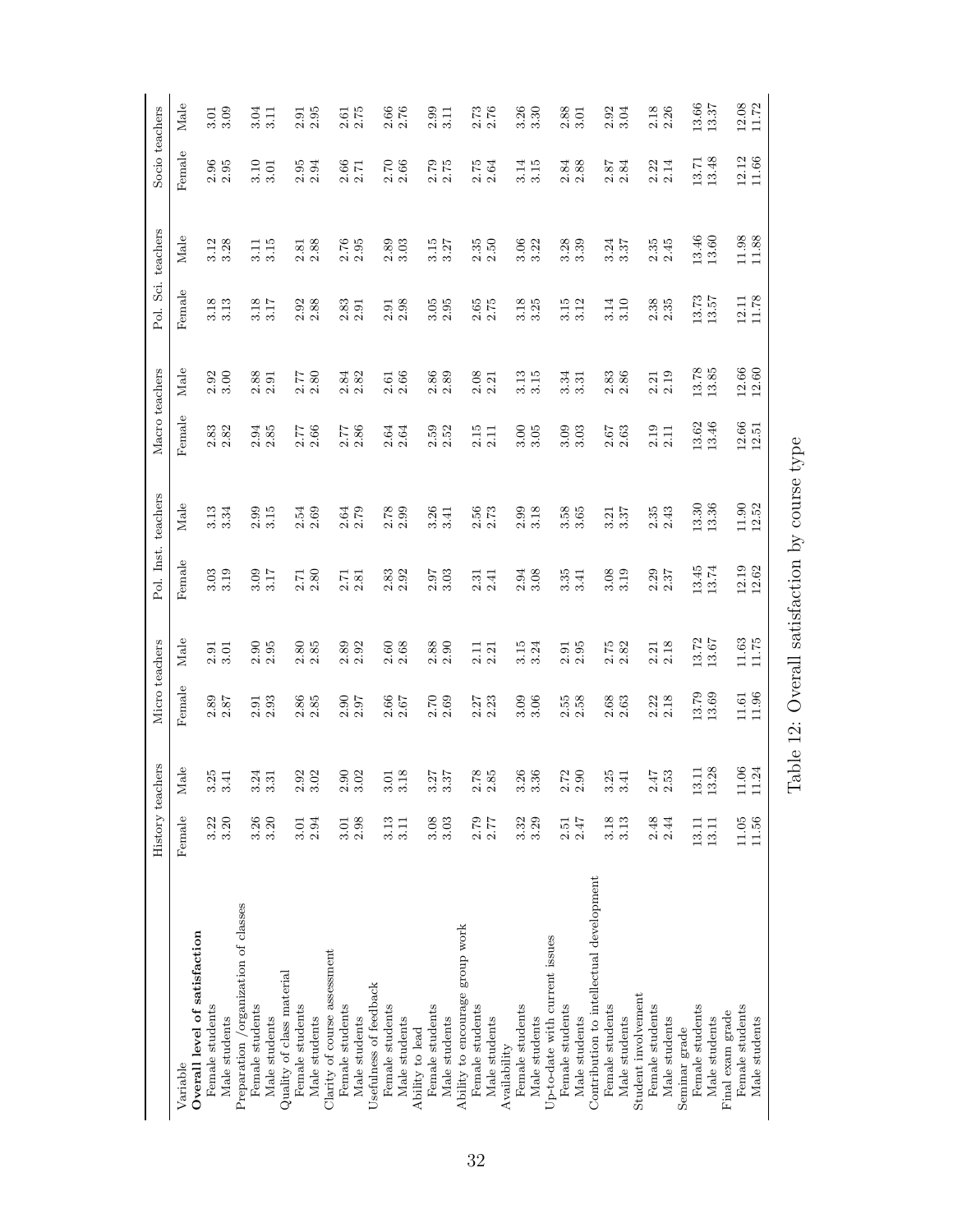## References

- George A. Akerlof and Rachel E. Kranton. Economics and Identity. The Quarterly Journal of Economics, 115(3):715–753, 2000. URL http://qje.oxfordjournals.org/content/115/3/715.short.
- Julianne Arbuckle and Benne D Williams. Students ' Perceptions of Expressiveness : Age and Gender Effects on Teacher Evaluations. Sex Roles, 49(November):507–516, 2003.
- Kenneth J. Arrow. The Theory of Discrimination. In O. Ashenfelter and A. Rees, editors, Discrimination in Labor Markets. Princeton University Press, Princeton, NJ, 1973.
- G. Baetschmann, K. E. Staub, and R. Winkelmann. Consistent Estimation of the Fixed Effects Ordered Logit Model. 2011.
- Susan a. Basow, Julie E. Phelan, and Laura Capotosto. Gender Patterns in College Students' Choices of Their Best and Worst Professors. Psychology of Women Quarterly, 30 (1):25–35, March 2006. ISSN 03616843. doi: 10.1111/j.1471-6402.2006.00259.x. URL http://pwq.sagepub.com/lookup/doi/10.1111/j.1471-6402.2006.00259.x.
- William E. Becker. Teaching economics in the 21st century. The Journal of Economic Perspectives, 14(1):109–119, 2000. URL http://www.jstor.org/stable/10.2307/2647054.
- William E. Becker, William Bosshardt, and Michael Watts. How Departments of Economics Evaluate Teaching. The Journal of Economic Education, 43(3):325– 333, July 2012. ISSN 0022-0485. doi: 10.1080/00220485.2012.686826. URL http://www.tandfonline.com/doi/abs/10.1080/00220485.2012.686826.
- Eric P. Bettinger and Bridget Terry Long. Do faculty serve as role models? The impact of instructor gender on female students. The American Economic Review, 95(2):152–157, 2005. URL http://www.jstor.org/stable/10.2307/4132808.
- M Biernat and M Manis. Shifting standards and stereotype-based judgments. Journal of personality and social psychology,  $66(1):5-20$ , January 1994. ISSN 0022-3514. URL http://www.ncbi.nlm.nih.gov/pubmed/8126651.
- Monica Biernat, Melvin Manis, and Thomas E. Nelson. Stereotypes and Standards of Judgment. *Journal of Personality and Social Psychology*, 60(4): 485–499, 1991. ISSN 0022-3514. doi: 10.1037//0022-3514.60.4.485. URL http://doi.apa.org/getdoi.cfm?doi=10.1037/0022-3514.60.4.485.
- Rollin Brant. Assessing proportionality in the proportional odds model for ordinal logistic regression. Biometrics, 46:1171–1178, 1990.
- BJ Canes and HS Rosen. Following in her Footsteps? Faculty Gender Composition and Women's Choices of College Majors. *Industrial and labor relations review*,  $48(3):486-504$ , 1995. URL http://www.jstor.org/stable/10.2307/2524777.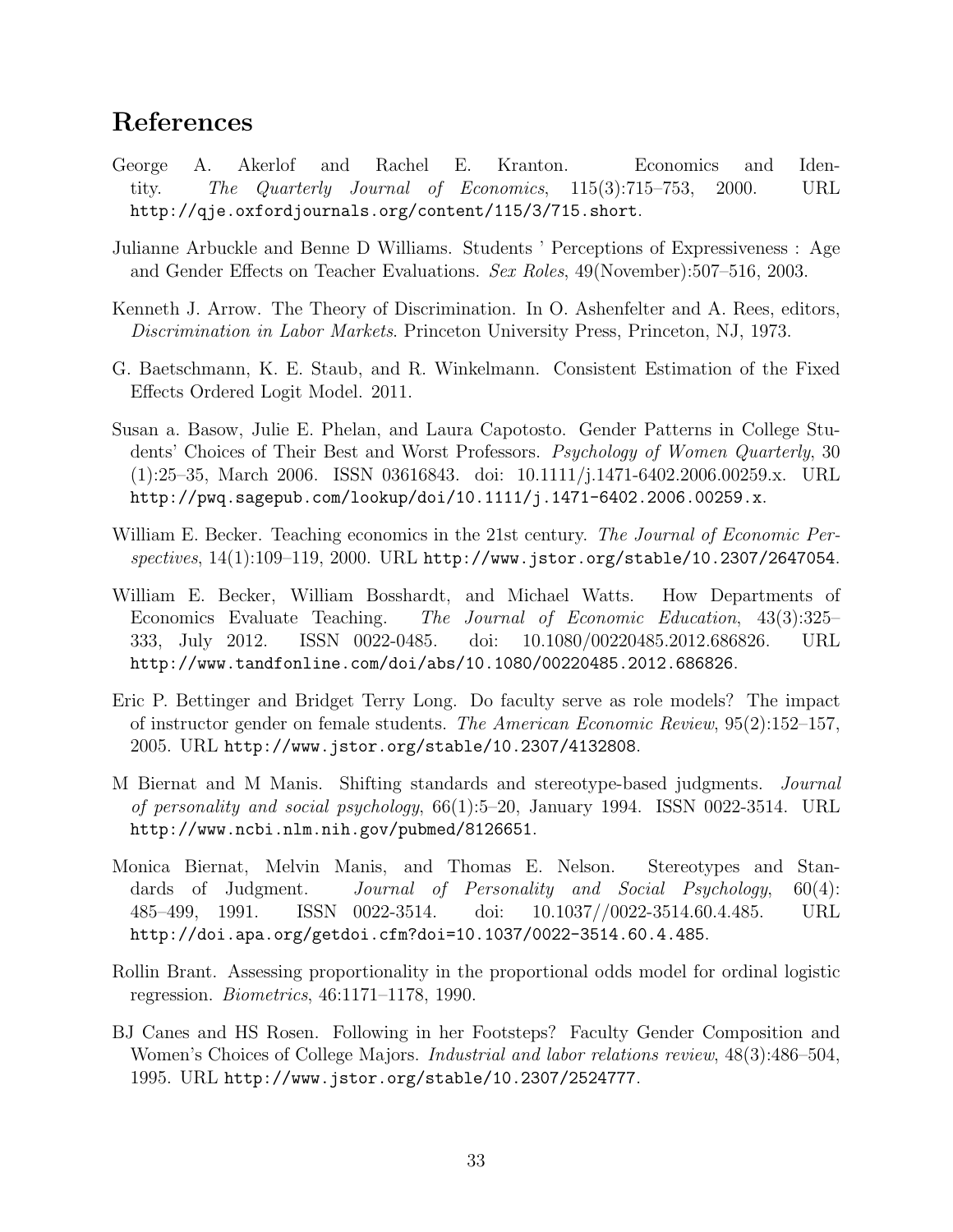- Scott E. Carrell and James E. West. Does Professor Quality Matter? Evidence from Random Assignment of Students to Professors. Journal of Political Economy, 118(3):409–432, June 2010. ISSN 0022-3808. doi: 10.1086/653808. URL http://www.jstor.org/stable/10.1086/653808.
- Scott E Carrell, Marianne E Page, and Jammes E West. Sex and science: how professor gender perpetuates the gender gap. The Quarterly Journal of Economics, 125(3):1101– 1144, 2010.
- Kristof De Witte and Nicky Rogge. Accounting for exogenous influences in performance evaluations of teachers. Economics of Education Review, 30(4):641–653, August 2011. ISSN 02727757. doi: 10.1016/j.econedurev.2011.02.002. URL http://linkinghub.elsevier.com/retrieve/pii/S0272775711000082.
- Thomas S Dee. A Teacher Like Me : Does Race , Ethnicity , or Gender Matter ? The American Economic Review, 95(2):158–165, 2005.
- Andrew M. Ewing. Estimating the impact of relative expected grade on student evaluations of teachers. Economics of Education Review, 31(1):141–154, February 2012. ISSN 02727757. doi: 10.1016/j.econedurev.2011.10.002. URL http://linkinghub.elsevier.com/retrieve/pii/S0272775711001695.
- Martha Foschi. Double standards for competence: Theory and research. Annual Review of Sociology, 26(2000):21–42, 2000. URL http://www.jstor.org/stable/10.2307/223435.
- Daniel S. Hamermesh and Amy Parker. Beauty in the classroom: Instructors pulchritude and putative pedagogical productivity. Economics of Education Review, 24(4):369–376, 2005.
- Florian Hoffmann and Philip Oreopoulos. A Professor Like Me: The Influence of Instructor Gender on College Achievement. The Journal of Human Resources, 44(2):479–494, 2009.
- Paul Isely and Harinder Singh. Do Higher Grades Lead to Favorable Student Evaluations ? The Journal of Economic Education, 36(1):29–42, 2005.
- Anthony C Krautmann and William Sander. Grades and student evaluations of teachers. Economics of Education Review, 18:59–63, 1999.
- J. Scott Long and Jeremy Freese. Regression models for categorical dependent variables using Stata. Stata Press books, 2006.
- Michael A McPherson. Determinants of How Students Evaluate Teachers. The Journal of Economic Education, 37(1):3–20, 2006. doi: http://dx.doi.org/10.3200/JECE.37.1.3-20.
- Donald H. Naftulin, John E. Jr. Ware, and Frank A. Donnelly. The Doctor Fox Lecture: a Paradigm of Educational Seduction. Journal of Medical Education, 48(7):630–635, 1973.